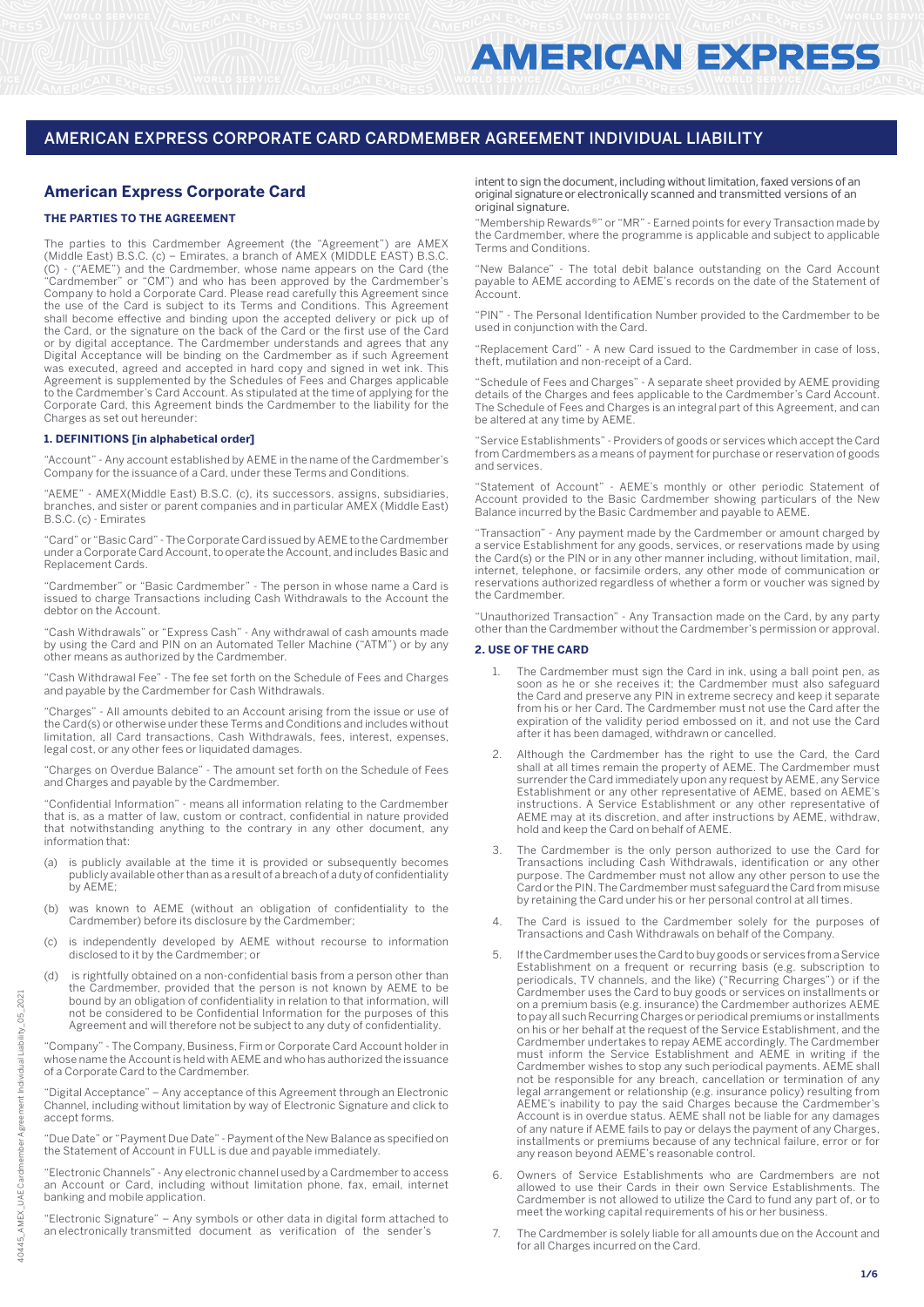- 8. The Cardmember is not entitled to use the Card to withdraw or extract cash in Service Establishments, and shall only use the Card to purchase goods or services.
- 9. The Cardmember shall not use the Card as payment for any illegal or unlawful purchases or services and is responsible for any use that is in violation of any local or other laws and regulations. The Cardmember further agrees to indemnify AEME for any action whatsoever that may arise as a result of such Transactions.
- 10. The Cardmember and Company expressly authorize AEME to use the information provided by the Cardmember for AEME's targeted promotional activities including without limitation, promotional activities conducted in conjunction with third parties selected by AEME, for third party researches and surveys, in accordance with the limitations of the applicable laws.
- 11. The Cardmember agrees to follow the Card activation procedures laid down by AEME from time to time and shall also be subject to any identity checks and verifications by AEME and or any third parties (e.g. credit bureaus, government agencies, Service Establishments, etc).
- 12. All Charges will be debited to the Account in the billing currency (i.e. USD). Any Transactions that are effected in currencies other than the billing currency will be debited to the Account after conversion as set forth in Clause 4.

## **3. THE ACCOUNT**

- 1. AEME is fully authorized to manage and operate the Card Account and to debit all Charges, Transactions made on the Card, fees and other amounts for all of which the Cardmember shall be liable. The Cardmember irrevocably undertakes and promises to pay to AEME all Charges and amounts debited to or outstanding on the Card Account whether or not a record of the Charge or Transaction has been issued and or signed at the Service Establishment.
- 2. Except for what is provided under Clauses 9 and 14 of this Agreement, the Cardmember acknowledges and agrees that all Charges debited at any time by AEME to his or her Card Account are true and accurate. The Cardmember also acknowledges that all records and data maintained by AEME on microfilm or in any printed or electronic form in connection with the Transactions, Charges, Card or Card Account are true, accurate and complete and may be used in any court of law as conclusive evidence which may not be disputed or challenged in any manner.
- 3. AEME may, at its ultimate discretion, refuse any request for authorization and may decline any Transaction including Cash Withdrawals regardless of the reason and without giving any notice to the Cardmember. Also, AEME may not be liable to provide or process authorization for any Transaction due to technical failures or any other reason of similar nature. In both circumstances and in any other similar situation, AEME is not liable whether directly or indirectly for any damages of any nature including monetary, liquidated, punitive or consequential damages which the Cardmember may sustain as a result of any unsuccessful, uncompleted or declined Transaction.
- The Cardmember promises to pay AEME for debits made on the Cardmember's Account for purchases and all other amounts owed to AEME under the Terms and Conditions of this Agreement.
- 5. If the Card Account is on direct debit with the Cardmember's bank, the bank will receive a monthly summary of Charges and will use the summary to directly debit the Cardmember account. The Cardmember remains liable as in Clause 2(7) above.

#### **4. FOREIGN CHARGES**

All Transactions including Cash Withdrawals incurred in a currency other than US\$ will be converted into US\$. The conversion will take place on the date the Charge is processed by AEME, which may not be the same date on which the Cardmember made his/her Charge as it depends on when the Charge was submitted to AEME. Unless a specific rate is required by applicable law, the Cardmember understands and agrees that the American Express treasury system will use conversion rates based on wholesale exchange rates that it selects from customary industry sources on the business day prior to the processing date or the most recent wholesale exchange rate available, increased by a single Conversion Processing Fee as specified in the Schedule of Fees and Charges. If Charges are converted by third parties prior to being submitted to AEME, any conversions made by those third parties will be at rates selected by them.

# **5. CARD FEES**

An annual NON-REFUNDABLE Membership Fee for holding and operating the Card Account of the Card ("Annual Membership Fee") will be charged to the Account, as specified in the Schedule of Fees and Charges. The Cardmember agrees to pay the Annual Membership Fee and authorizes AEME to debit it directly to the Cardmember's Account. The Annual Membership Fee once paid will not be refunded to the Cardmember, in whole or in part, under any circumstances.

- AEME, unless prohibited by applicable law, shall at all times have the right to vary and amend at its sole discretion, the Terms and Conditions of the payment of all fees and Charges applicable to the Card and the amount of such fee(s) and Charges and shall have the right to change, increase or decrease any fee applicable to the Card, Account or Cardmember, including, but not limited to, Annual and Renewal Membership Fee, Charges on Overdue Balance, Cash Withdrawal Fee, Dishonored Cheque Fee, Direct Debit Rejection Fee and any other fee or Charge whether mentioned or not in this Agreement or in the Schedule of Fees and Charges. The Cardmember will be informed of any such variations and amendments in a manner that AEME deems appropriate.
- 3. If the Cardmember does not agree to any of the variations and amendments, the Cardmember must immediately surrender the Card cut in half to AEME accompanied with a written request of the termination of this Agreement.
- 4. The use of the Card by the Cardmember to obtain a Cash Withdrawal shall be deemed to constitute the agreement of the Cardmember to pay a Transaction Fee on each Cash Withdrawal, as detailed in Clause 5(5).
- 5. A Cash Withdrawal Transaction Fee, as indicated in the Schedule of Fees and Charges, shall be assessed on the amount of each Cash Withdrawal and charged to the Card Account.

#### **6. STATEMENTS OF ACCOUNTS & PAYMENTS**

AEME will send regular monthly statements to the Cardmember providing details of the monthly Transactions and amounts due on the Card Account ("Statement of Account"). Each Statement of Account will specify the "New Balance". Payment of the New Balance as specified on the Statement of Account in FULL is due and payable immediately.

- Settlement of the Cardmember monthly balances are governed by the following procedures:
	- i) All Charges are due for payment in FULL immediately on receipt of the Statement of Account. The Cardmember must contact AEME immediately if he or she does not receive the Statement of Account on the expected date.
	- ii) The Cardmember must pay AEME in the billing currency. However, any payment made in another currency, if accepted by AEME, is converted into the Cardmember's billing currency. This may delay the credit to the Cardmember's Card Account and the Cardmember may be charged conversion costs or costs in collecting such payments from the bank.
	- iii) AEME may, at its sole discretion, accept late or partial payment described as being payment in full or payment in settlement of a dispute. But in doing so, AEME does not waive or consent to vary any of AEME's rights under this Agreement or under the law.
- iv) AEME may charge the Cardmember on Charges on overdue balances monthly as specified in the Schedule of Fees and Charges. The said Charges will appear on the Statement of Account with the message "Charge On Overdue Balance".
	- 2. If the Cardmember is on a direct debit arrangement with the Cardmember's bank, settlement of the monthly balances is governed by the following procedures:
		- i) The financial institution with which the direct debit arrangement is set up will be advised monthly by AEME of the total Card S Set up
- ii) The financial institution will automatically pay the Card Charges in full on the Cardmember's behalf by debiting the Cardmember's bank account within 20 days from the day the said bank receives the Card Summary of Charges, provided there are sufficient funds in the said bank account to cover the amount due.
	- iii) The Cardmember will receive, under separate cover, a monthly statement showing the Charges for which the Cardmember's financial institution account will be debited.
	- iv) According to the Agreement between AEME and the participating Card financial institutions, the Cardmember Card account may be automatically cancelled if the Card Charges are returned unpaid by the Cardmember's financial institution and AEME reserves the right to levy a minimum Charge as specified in the Schedule of Fees and Charges for each Charge so returned unpaid. AEME shall not be liable for any direct or consequential loss or damage whatsoever that may arise as a result of such cancellation.
	- v) If the Cardmember Card Charges are returned unpaid by the Cardmember's financial institution, resulting in the cancellation of the Cardmember account, AEME may, at its discretion, accept late or partial payment described as being payment in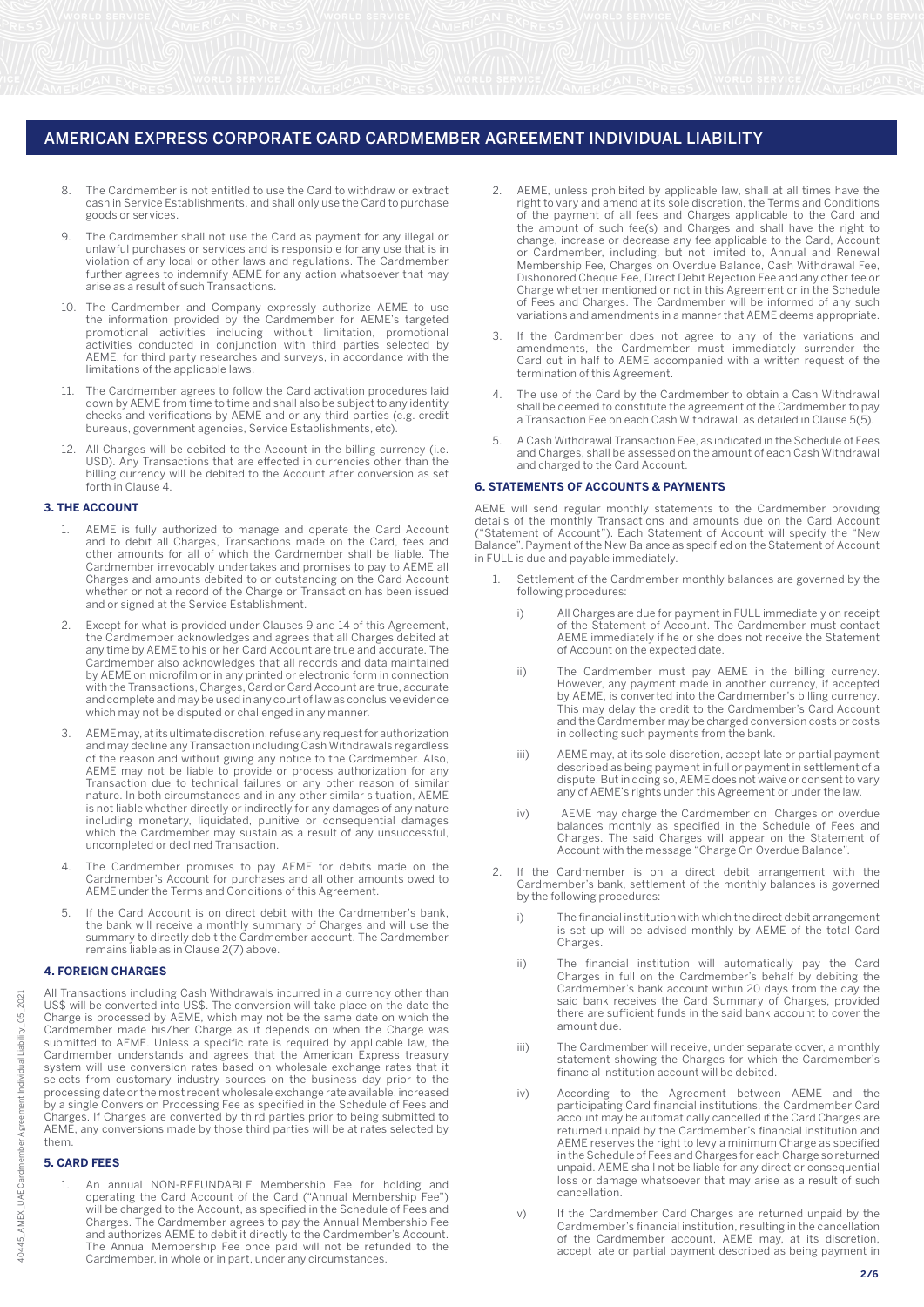full, or payment in settlement of a dispute. But in doing so, AEME does not waive, or consent to vary any of AEME's rights under this Agreement or under the law.

- vi) If the Cardmember Card Charges are returned unpaid by the Cardmember's financial institution resulting in the cancellation of the Cardmember Account, AEME may assess Overdue Balance Charges as indicated in the Schedule of Fees and Charges.
- 3. If the Cardmember is the sole proprietor of a Service Establishment (according to AEME's records), the Cardmember hereby authorizes AEME to stop payments made payable to the Cardmember or to his Service Establishment should the Card Account become overdue for any amount.
- 4. All payments by the Cardmember to AEME shall be made net of any taxes, withholdings, fees, levies or other deductions.
- 5. If payment from the Cardmember to AEME is made either by cheque or through a direct debit, AEME will charge the Card Account a fee as per the Schedule of Fees and Charges, if the cheque or direct debit is dishonored or not paid for any reason whatsoever, in addition to any other relevant costs that AEME may incur. The Cardmember shall be fully liable for all legal consequences of issuing a dishonored cheque, whether civil or criminal. It is the Cardmember's sole responsibility to clear any issues and Charges related to direct debit directly with the bank with which the Cardmember has the said direct debit arrangement. The Cardmember shall also be liable for any costs which AEME may have to incur in recovering any overdue payments from the Cardmember. This includes all legal fees and costs that AEME may incur in using any third parties, such as lawyers or collection agents, in addition to all costs which these third parties may incur while trying to recover any overdue or amounts outstanding on the Account on behalf of AEME. If the Cardmember fails to make a payment in full, immediately upon receiving the Statement of Account, the Cardmember agrees and acknowledges that AEME may debit the Card Account with any of the abovementioned costs or fees. The Cardmember further agrees and undertakes to indemnify AEME for any action whatsoever that may arise accordingly.
- 6. The Cardmember undertakes to promptly notify AEME in writing of any change in billing address and contact numbers. The Cardmember also undertakes to provide AEME with copies of renewed or changed identification documents i.e.,Passport, CPR, Civil ID, Personal Identification Card, etc, as soon as there are any changes in any of them.
- 7. If the Cardmember pays to AEME any amount which is in excess of the New Balance of the Card, AEME retains the right as it deems necessary, to verify the reasons for such excess payments and accordingly to process or not to process such payments and to return the payments to the Cardmember's account.

## **7. FINANCIAL INSTITUTION SERVICES**

(applicable to Cards on direct debit arrangement through participating Institutions)

- 1. Credit arrangements and other Financial Institution services are not governed by this Agreement. They are subject to separate arrangements between the Cardmember and the financial institution.
- 2. The Cardmember's financial institution is entirely responsible for the continuation of the Cardmember's line of credit; if the financial institution decides to suspend it or reduce it, AEME may, at its discretion, continue to allow the Cardmember to use the said Card, or cancel the Cardmember Account.

#### **8. MEMBERSHIP REWARDS**

- Cardmembers have the option to enroll into Membership Rewards. An annual fee, as specified in the Schedule of Fees and Charges, is applicable upon enrollment.
- 2. Membership Rewards points have no expiration date as long as the Cardmember maintains a Membership Rewards Account with an eligible, enrolled Card.
- 3. There is no limit to the number of points a Cardmember can earn.
- 4. Points accrued for any given contractual year will be carried forward on each enrollment date anniversary, provided all other conditions set by AEME have been met by the Cardmember.
- 5. Points accrued in any Account do not constitute property of the Cardmember and are not transferable or redeemable in cash.
- 6. AEME reserves the right to add to and or change the Membership Rewards programme ("programme") Terms & Conditions at any time. This means, for example, that AEME may change the number of points earned for spending, or the number of points required to redeem rewards, impose caps and or fees on earning and or redeeming points, introduce, or increase the annual and or other program fees and or

cancel rewards. In addition, AEME reserve the right to terminate the programme with three months' prior notice. During the three-month notice period, AEME may change or cancel some or all of the thencurrent rewards. The Cardmember's right to earn points and redeem accumulated points will terminate three months after AEME gives the Cardmember this notice.

- 7. If the Card Account is in overdue or delinquent status and not on a good standing (including because of death, bankruptcy or insolvency, default, cancellation, or other), the Cardmember's enrollment in the programme will be canceled and the Membership Rewards points accrued on said Account will be forfeited.
- 8. Other Terms and Conditions may apply.

# **9. QUERIES OR COMPLAINTS**

- 1. If the Cardmember has any queries about any of the Charges or Transactions which appear in any Statement of Account, the Cardmember must contact AEME immediately and in any event, no later than 90 days from the date on which the Transaction or Charge was processed and debited to the Card Account. If the Cardmember fails to notify AEME of any queries or disputes within the 90 day period, then the Cardmember agrees and acknowledges that all Charges and Transactions which appear on the Statement of Account are true, accurate and correct and hereby waive any right to object, dispute or challenge, in any manner whatsoever, any such Transactions, Charges or amounts. AEME will assume all Charges and Transactions to be true, accurate and approved by the Cardmember upon the lapse of the said 90 day period.
- AEME is not responsible for goods or services paid for by use of the Card. Once the Cardmember pays for goods or services by his or her Card, the Cardmember may not at any later time cancel any Charge or Transaction without the approval of the Service Establishment from which he or she purchased the goods or services. Any dispute related to the quality or delivery of the goods or services or otherwise shall be settled directly with the concerned Service Establishment. AEME shall have no direct or indirect involvement in any such dispute. Even if such dispute occurs, the Cardmember must in all circumstances pay the total amount outstanding as shown on the Cardmember's monthly Statement of Account. If such dispute is not approved and settled by the Service Establishment, the Cardmember shall be liable to and may not refuse to pay to AEME the value of any Charge or Transaction debited to the Card Account because of such dispute or dissatisfaction or any other matter related to the goods or services paid for by the Card.
- 3. AEME may at its discretion, raise an inquiry on behalf of the Cardmember with a Service Establishment and obtain the relevant supporting documentation for any disputed Transaction(s). AEME reserves the right to debit the Cardmember's Account with an Investigation Fee as specified in the Schedule of Fees and Charges, which covers the cost which AEME incurs while conducting its investigation over a disputed Transaction. However, if the investigation reveals that the disputed Transaction does not relate to the Cardmember in any manner, AEME will credit the Card Account for the disputed Transaction and will not charge the Investigation Fee. AEME shall make bona-fide and reasonable efforts to resolve a dispute raised by a Cardmember. The Cardmember will be liable for all costs associated with the collection of dues including legal and external agencies expenses.
- 4. Upon the request of the Cardmember, AEME will provide the Cardmember with reprints of his or her monthly Statement of Account, if at the time of the request this is available from AEME's records. There will be no Charges for reprints of the first three months lapsing preceding the request. However, a fee as specified in the Schedule of Fees and Charges, per each separate month required by the Cardmember will be charged for reprints of Statements of Account covering period later than three lapsing months preceding the request.

## **10. TERMINATION OF THIS AGREEMENT**

- 1. The Cardmember may at any time choose to terminate this Agreement by surrendering to AEME all Cards issued in the name of the Cardmember, accompanied with a letter requesting the termination of this Agreement, closing of the Account, and the cancellation of all Cards and services provided accordingly. However, the Agreement will not terminate and AEME will not agree to the termination unless AEME has received all Cards and payment in full towards the total amounts outstanding on the Account which shall immediately fall due and shall be payable upon termination. The Annual Membership Fee once paid will not be refunded to the Cardmember, in whole or in part, under any circumstances.
- AEME shall, at all times, have the right to immediately terminate this Agreement for convenience without providing any reason for such termination. AEME reserves the right to cancel the Card and close the Account in the event of misuse or breach of this Agreement by the Cardmember. In all of these events AEME shall not be responsible for any damages arising because of such cancellation and the Cardmember will not be entitled for a refund of the Annual Membership Fee or any part of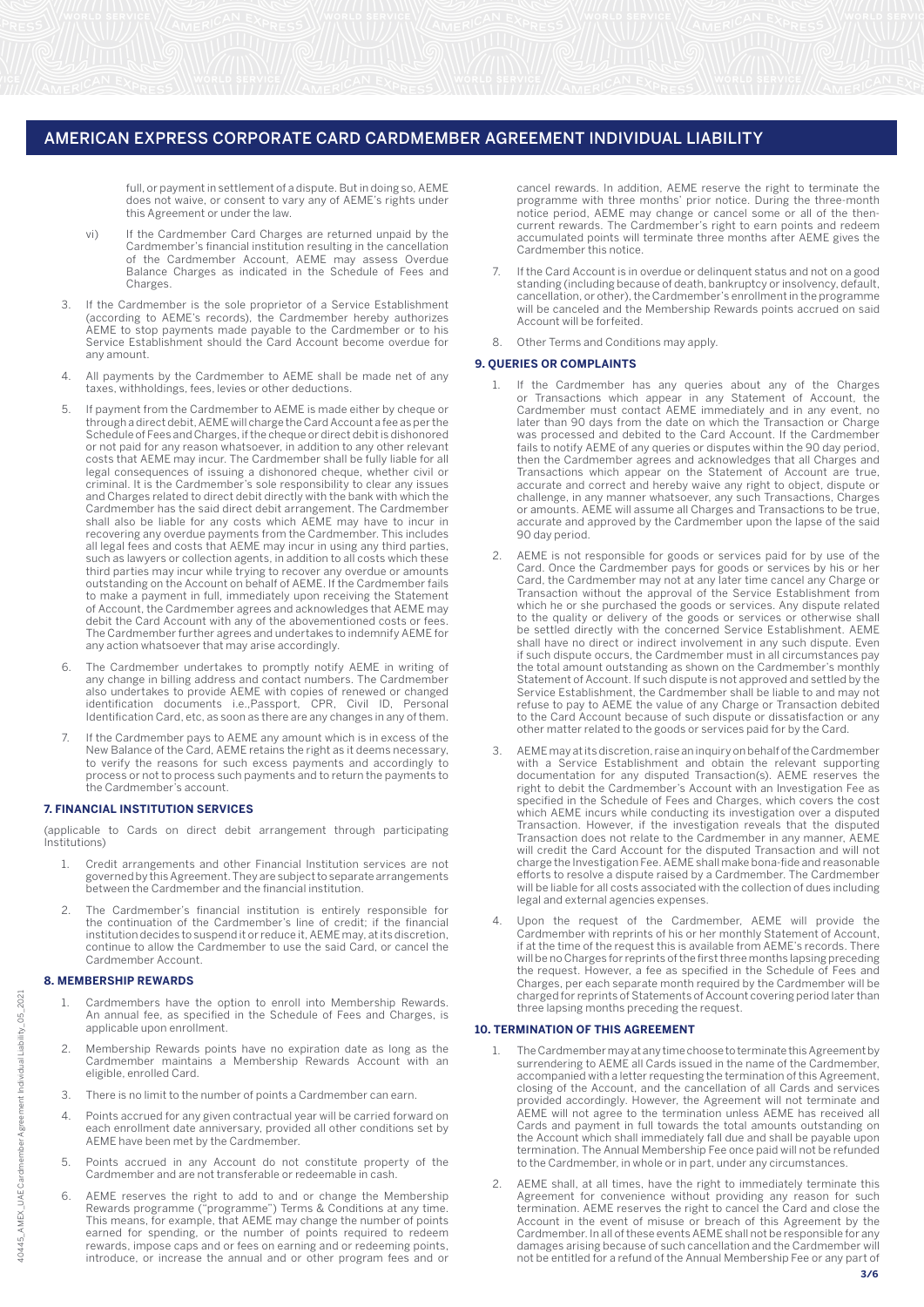it. Upon the termination of this Agreement or cancellation of the Card for any reason, all amounts outstanding on the Card Account shall fall due and shall be payable immediately. The Cardmember must pay in full the total amount outstanding on the Card Account and Transactions which are already debited to the Card Account or shown on a Statement of Account and shall be liable for all other amounts including Transactions and Cash Withdrawals, interest, fees and other Charges which are not yet debited to the Card Account or shown on a Statement of Account.

- 3. The Cardmember shall not use the Card after cancellation or expiration of the Card or after the termination of this Agreement. Except for what is provided under Clause 14 of this Agreement, all Charges arising because of the use of the Card by the Cardmember or because of any unauthorized use will be charged to the Card Account and the Cardmember shall be fully liable for all such Charges.
- 4. AEME may list any cancelled Card in its cancellation bulletin or otherwise inform the Service Establishments of such cancellation. If a Service Establishment requests the Cardmember to return or surrender a cancelled or an expired Card based on instructions from AEME, the Cardmember shall immediately adhere and comply with such a request.

## **11. RENEWING THE CARD**

- 1. The Cardmember authorizes AEME to periodically renew the Card before its expiration.
- 2. Unless this Agreement is terminated, AEME may issue Replacement Cards for lost or stolen Cards. Such Replacement Cards will be governed by the provisions of this Cardmember Agreement as might be amended from time to time.
- 3. The renewal or non renewal of the Card is at the sole discretion of AEME.

#### **12. DEATH OR BANKRUPTCY**

If the Cardmember is deceased AEME will cancel the Card and request the payment of the total amounts outstanding immediately through all available means. If the Cardmember or the Company is adjudicated bankrupt or insolvent AEME may at its ultimate discretion cancel and withdraw the Card or limit and restrict the use of such Cards in addition to any other rights which might be legally available for AEME in these circumstances. AEME may cancel and terminate all credit facilities and request the Cardmember to immediately pay the total amount outstanding on the Card Account even if such amounts were previously deferred.

## **13. PROTECTING THE CARD AND PIN**

The Cardmember must at all times secure the Card and the PIN(s) and must take proper care to ensure that the Card is safe and prevent all other parties from using the Card or becoming aware of the PIN. The PIN must be kept in extreme secrecy. No note of PIN should be kept on the Card itself or anything usually kept with the Card. For proper protection, the PIN must not be kept in any written manner without being coded.

## **14. LOST, STOLEN OR DAMAGED CARDS**

| If the Cardmember loses the Card or if the Card is damaged or stolen or if the     |
|------------------------------------------------------------------------------------|
| PIN became available to any other persons, the Cardmember must immediately         |
| inform AEME by telephone. In addition, the Cardmember shall provide AEME           |
| with a written notification within 3 days from the date of the occurrence of any   |
| of the above listed events, as per applicable laws. All notices pursuant to this   |
| article must be sent to the following address: AMEX (Middle East) B.S.C. (c) -     |
| Emirates, P.O. Box 2390, Dubai, UAE. Or facsimile number: (+971) 04 4503715.       |
| To inform AEME by phone, call the number indicated in the website. If AEME is      |
| duly informed in the manner described above the Cardmember shall not be liable     |
| for any Charges made on the Card by any third parties after the Card has been      |
| reported lost or stolen. Failure on the Cardmember's part to comply with the       |
| provisions of this article will render the Cardmember liable for all Transactions  |
| made on the lost or stolen Card until the time the Card is reported as lost or     |
| stolen to AEME. However, the Cardmember shall at all times be fully liable for all |
| Charges including Cash Withdrawals even if these Charges were made by third        |
| parties if these third parties gained possession of the Card or the PIN with the   |
| knowledge, permission, approval or other acts of the Cardmember or because         |
| of the Cardmember's negligence. If the Card is found after it was reported lost    |
| or stolen, the Cardmember may not use or attempt to use the Card at issue and      |
| shall immediately inform AEME which will take the appropriate action.              |

## **15. FRAUDULENT TRANSACTIONS**

If the Cardmember commits or attempts to commit any fraudulent transaction of any nature as determined by AEME, or applicable laws, AEME has the right to immediately cancel the Card in addition to any other legal action available by law. The Cardmember shall be fully liable for all amounts and damages of any nature that AEME, Service Establishments or third parties may sustain because of his or her fraudulent acts. AEME shall have the right to and is hereby authorized to file complaints and reports on behalf of the Cardmember and to provide information about the Card, Account or Transactions to any competent court, or regulatory or government authority and to participate in any investigation of fraud.

If the Cardmember uses his or her Card in compliance with the provisions of this Agreement to pay for goods or services offered online over the internet on websites which display the "Online Fraud Protection Guarantee" logo, the Cardmember shall not be liable for any fraudulent Unauthorized Transaction made on his or her Card unless the Cardmember fails to notify AEME of such fraudulent Transaction within 30 days from the date of receipt of the Statement of Account where such fraudulent Transaction appears.

## **16. LIABILITY AND REFUNDS**

- 1. AEME shall not be liable if a Service Establishment does not accept the Card or if the Card is not accepted for use at an ATM for any reason whatsoever. If a Service Establishment agrees to refund the amount of any Charge to the Cardmember, AEME will only credit the Card Account if AEME receives a proper refund confirmation from the Service Establishment. AEME is not responsible in any manner for the goods or services supplied to the Cardmember.
- 2. Unless expressly provided otherwise, AEME shall only be responsible for Transactions on the Cardmember Account if the Card is misused before the Cardmember has received it.
- AEME will only pay back the amounts erroneously charged to the Card Account and any interest on those amounts. In all circumstances, the Cardmember shall be liable for all amounts or damages resulting from the Cardmember committing or attempting to commit fraud.
- 4. Whenever necessary and in particular in any of the circumstances set out in Clauses 14, 15 and 16 of this Agreement, the Cardmember agrees to cooperate and to exert his or her best efforts to assist in any investigation that AEME may wish to make.
- 5. AEME shall not be liable in any manner for any amounts, claims or damages of any nature resulting from any i) non-acceptance of the Card or the way the Card is accepted or declined, ii) failure by AEME to perform its obligations under this Agreement arising from a technical failure of any kind including systems failure, date or other data processing failures, industrial dispute or any other event beyond the reasonable control of AEME, iii) indirect, special or consequential damages arising for any cause under this Agreement.
- The Cardmember is solely liable for all amounts due on the Card Account including Charges on the Card.

# **17. CHANGE OF AGREEMENT**

- 1. AEME shall, at all times, unless prohibited by applicable laws, have the right to unilaterally change all or any of the provisions of this Agreement including the fees, Charges, and interest rates on the Schedule of Fees and Charges, or other applicable to the Card or Card Account. AEME will notify the Cardmember and the Company of any changes either by written or electronic communication or by publishing the changes in any manner or by any other appropriate means. Unless AEME decides the changes should be effective immediately or otherwise, all changes shall become effective and binding upon the lapse of 7 days from the date of the publishing or notification of the changes. The Cardmember's and the Company's final and full approval to any changes will be assumed after the lapse of the aforementioned 7 day period or any other period determined by AEME. Regardless of the aforementioned provisions, the use of the Card after the publishing or notification of any changes is a confirmation of the Cardmember's full and final approval to such changes. If the Cardmember does not agree to any of the changes, the Cardmember must immediately surrender the Card cut in half to AEME accompanied with a written request of the termination of this Agreement.
- 2. AEME may, in its sole discretion, choose to not exercise any right under this Agreement, including the right to impose the full amount of any charge, without waiving that right. Any waiver of a right by AEME must be in writing and signed by AEME. Except as AEME may agree in writing, AEME will not waive any rights if AEME (a) accept a late or partial payment, (b) accept a check or other payment marked "payment in full" or tendered with other conditions or limitations, (c) extend the due date of any payment due under this Agreement, and or (d) release any collateral or person responsible for the Cardmember's obligations under this Agreement.

## **18. ASSIGNMENT**

AEME shall at all times have the right to assign or transfer all or any part of its rights, benefits or obligations under this Agreement to any of its affiliates, subsidiaries, branches, sister or mother companies, business partners or third parties. AEME shall also have the right to transfer, securitize, sell, pledge or dispose of all or any part of the receivables due on the Card Account. The Cardmember ratifies and agrees in advance to all such acts. Any such assignee of AEME shall be deemed a third-party beneficiary of this Agreement to the same extent as if it were a party hereto, and shall have the right to enforce the provisions of this Agreement. The Cardmember hereby agrees and acknowledges all such acts now and at the time of each assignment or transfer.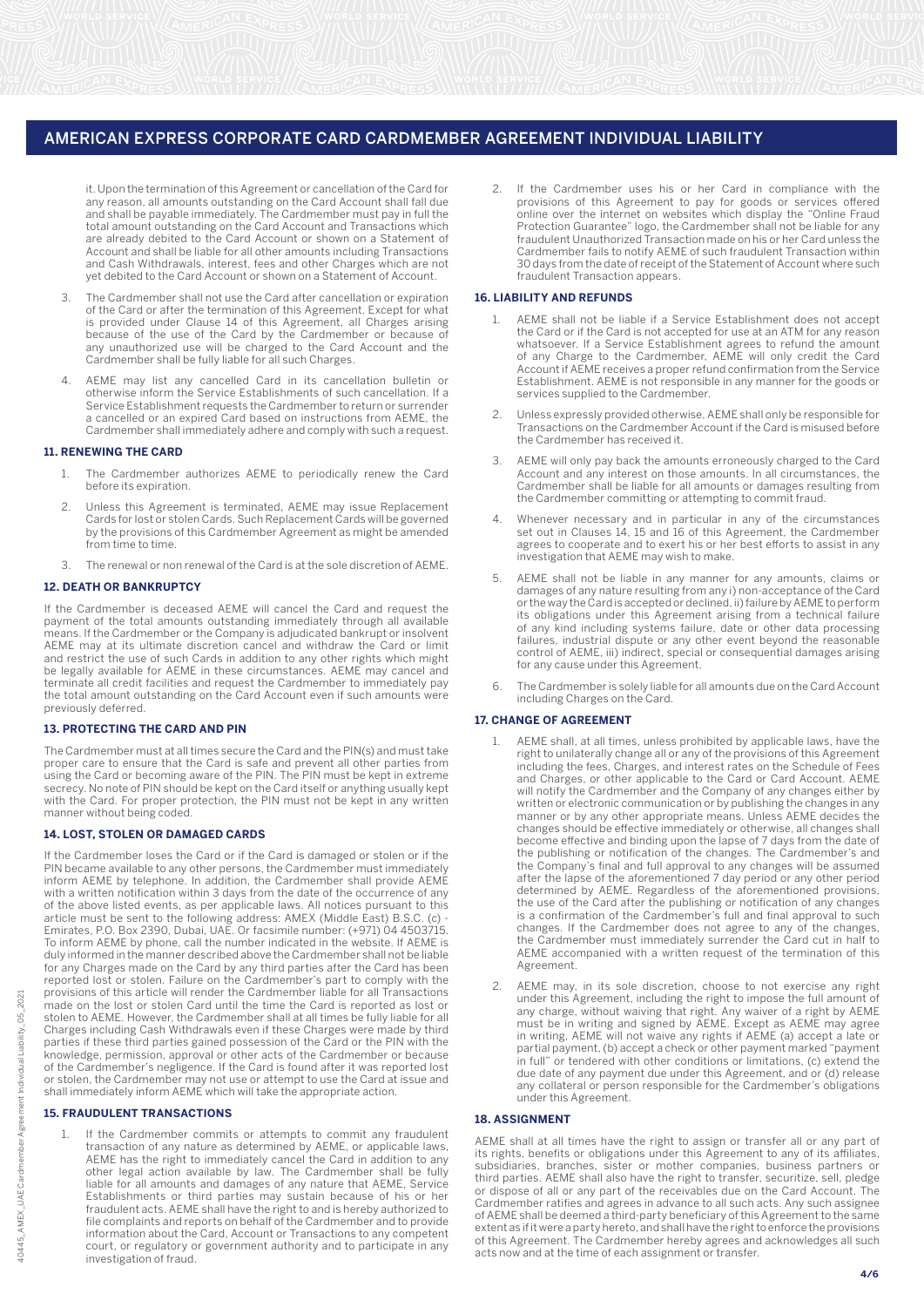#### **19. PRIVACY AND APPLICABLE LAW**

- 1. The Cardmember agrees to comply with all applicable exchange control regulations which may be issued from time to time.
- $\overline{a}$ This Agreement, the performance and construction of its provisions and all matters arising because of the issuance or use of the Card are subject to the English law and the courts of Dubai International Financial Centre (DIFC) at Dubai shall have jurisdiction and be competent to decide over all disputes or matters arising in relation to this Agreement, the Card or other relevant matter. The Cardmember also agrees that AEME may initiate collection procedures or other legal action in any other jurisdiction in which the Cardmember may be resident or domiciled from time to time and agrees to submit to the choice of such jurisdiction.
- 3. It may not be reasonably possible for AEME to maintain original copies of all vouchers, receipts, records of Transactions and other documents signed by the Cardmember to process any Transaction or other documents signed in connection with the use of the Card. It is AEME's policy to place the same on microfilm or to maintain the same in electronic form. Accordingly, the Cardmember hereby agrees that such microfilm, electronic records or data maintained in any form by AEME or any copies or prints thereof even if not signed are true, complete and accurate and shall be final conclusive evidence admissible at any court of law to evidence any fact or matter whether related to the Account or to a Transaction or Charge and waives any right to object, dispute or challenge such evidence in any manner. The Cardmember also agrees that any such evidence may be used in any procedure for verification of his or her signature.
- 4. AEME will:
	- (a) Disclose information about the Cardmember, his or her Card Account and Charges on his or her Card Account (which may include details of goods and or services purchased) to companies within the American Express group of companies worldwide (including third parties and other organizations which issue the Card or provide relevant services), to any other party whose name or logo appears on the Card issued to the Cardmember, to any party authorized by the Cardmember, to our processors and suppliers and to organizations which accept the Card in payment for goods or services purchased by the Cardmember and obtain such information from those parties, in order to administer and service the Card Account, process and collect Charges on it and manage any benefits or insurance programs in which the Cardmember is enrolled. When the Cardmember purchases goods or services on behalf of a third party, the Cardmember confirms that he or she has obtained the consent of the third party to the disclosure of his or her information to American Express group of companies worldwide for these purposes;
	- (b) Use information about the Cardmember and information about how he or she uses his or her Card Account to develop lists for use within the American Express group of Companies worldwide (including other organizations which issue the Card) and other selected companies in order that AEME or these companies may develop or make offers to the Cardmember (by mail, email, telephone, or SMS or any other mode of communication) of products and services in which the Cardmember might be interested. The information used to develop these lists may be obtained from the Application, from information on where the Card is used and information about the nature of the Charges made on the Cardmember's Card, from surveys and research (which may involve contacting the Cardmember by mail or telephone) and from information obtained from other external sources such as merchants or marketing organizations;
	- (c) Exchange information about the Cardmember and his or her Card Account with credit rating agencies, Credit Bureaus, or regulatory authorities, and report any Transaction, event, matter or incidence related to the Card or the Cardmember to the regulatory authorities. Such information may be shared with other organizations in assessing applications received from the Cardmember or from members of his or her household for credit or other facilities and for preventing fraud and tracking debtors;
	- (d) Carry out credit checks whilst any money is owed by the Cardmember on his or her Card Account (including contacting the Cardmember's bank, financial institution or approved referee) and disclose information about the Cardmember and his or her Card Account to collection agencies and lawyers for the purpose of collecting debts on the Cardmember's Card Account;
	- (e) Carry out further credit checks and analyze information about the Cardmember and charges on his or her Card Account, to assist in managing the Cardmember's Card Account,

authorizing Charges on it and to prevent fraud;

- (f) Monitor and or record any telephone calls between AEME and the Cardmember, either directly by AEME or by organizations selected by AEME, to maintain evidence of the contents of such telephone calls and to ensure consistent servicing levels (including staff training) and Account operation;
- (g) Undertake all of the above within and outside the Middle East;
- 5. If the Cardmember believes that any information AEME holds about him or her is incorrect or incomplete, the Cardmember must write without delay to AMEX (Middle East) B.S.C. (c)-Emirates, P.O. Box 2390, Dubai, UAE.

#### **20. DATA PROTECTION AND CONFIDENTIALITY**

- The Cardmember hereby explicitly consents to the collection, storage, use, and transfer (in electronic or other form) of Cardmember's personal data by the American Express group of companies worldwide and affiliates (inside or outside of the UAE) for the purpose of implementing, administering, and managing the Cardmember's Account and making available the Card. The Cardmember understands that AEME may hold certain personal information about the Cardmember, including, but not limited to, name, home address, and telephone number, date of birth, identification number, salary, nationality, and job title for the purpose of implementing, managing and administering the Cardmember's Account. Additionally, AEME may send the Cardmember marketing information (e.g. newsletters, product information or event invitations) concerning products and services of interest to the Cardmember, and the Cardmember's personal data may be used by AEME to submit offers to the Cardmember and to provide the Cardmember with the best possible service.
- 2. The Cardmember understands and agrees that AEME may:
	- a. use information about the Cardmember and information about how he or she uses his or her Card Account to develop lists for use within the American Express group of Companies worldwide (including other organizations which issue the Card) and other selected companies in order that AEME or these companies may develop or make offers to the Cardmember (by mail, email, telephone, SMS or any other mode of communication) of products and services in which the Cardmember might be interested. The information used to develop these lists may be obtained from the Application, from information on where the Card is used and information about the nature of the Charges made on the Cardmember's Card, from surveys and research (which may involve contacting the Cardmember by mail or telephone) and from information obtained from other external sources such as merchants or marketing organizations;
	- b. exchange information about the Cardmember and his or her Card Account with credit rating agencies, Credit Bureaus (including without limitation the Eithad Credit Bureau), or regulatory authorities, and report any Transaction, event, matter or incidence related to the Card or the Cardmember to the regulatory authorities. Such information may be shared with other organizations in assessing applications received from the Cardmember or from members of his or her household for credit or other facilities and for preventing fraud and tracking debtors;
	- c. carry out credit checks whilst any money is owed by the Cardmember on his or her Card Account (including contacting the Cardmember's bank, financial institution or approved referee) and disclose information about the Cardmember and his or her Card Account to collection agencies and lawyers for the purpose of collecting debts on the Cardmember's Card Account;
	- d. carry out further credit checks and analyze information about the Cardmember and charges on his or her Card Account, to assist in managing the Cardmember's Card Account, authorizing Charges on it and to prevent fraud;
	- e. monitor and/or record any telephone calls between AEME and the Cardmember, either directly by AEME or by organizations selected by AEME, to maintain evidence of the contents of such telephone calls and to ensure consistent servicing levels (including staff training) and Account operation;
	- f. undertake all of the above within and outside the Middle East;
- g. undertake all of the above in respect of any Supplementary Cardmember on the Card Account. When the Cardmember has approved the issue of a Supplementary Card, the Cardmember confirms that he or she has obtained the consent of the Supplementary Cardmember to disclose his or her information to American Express group of companies worldwide and process it for the above purposes.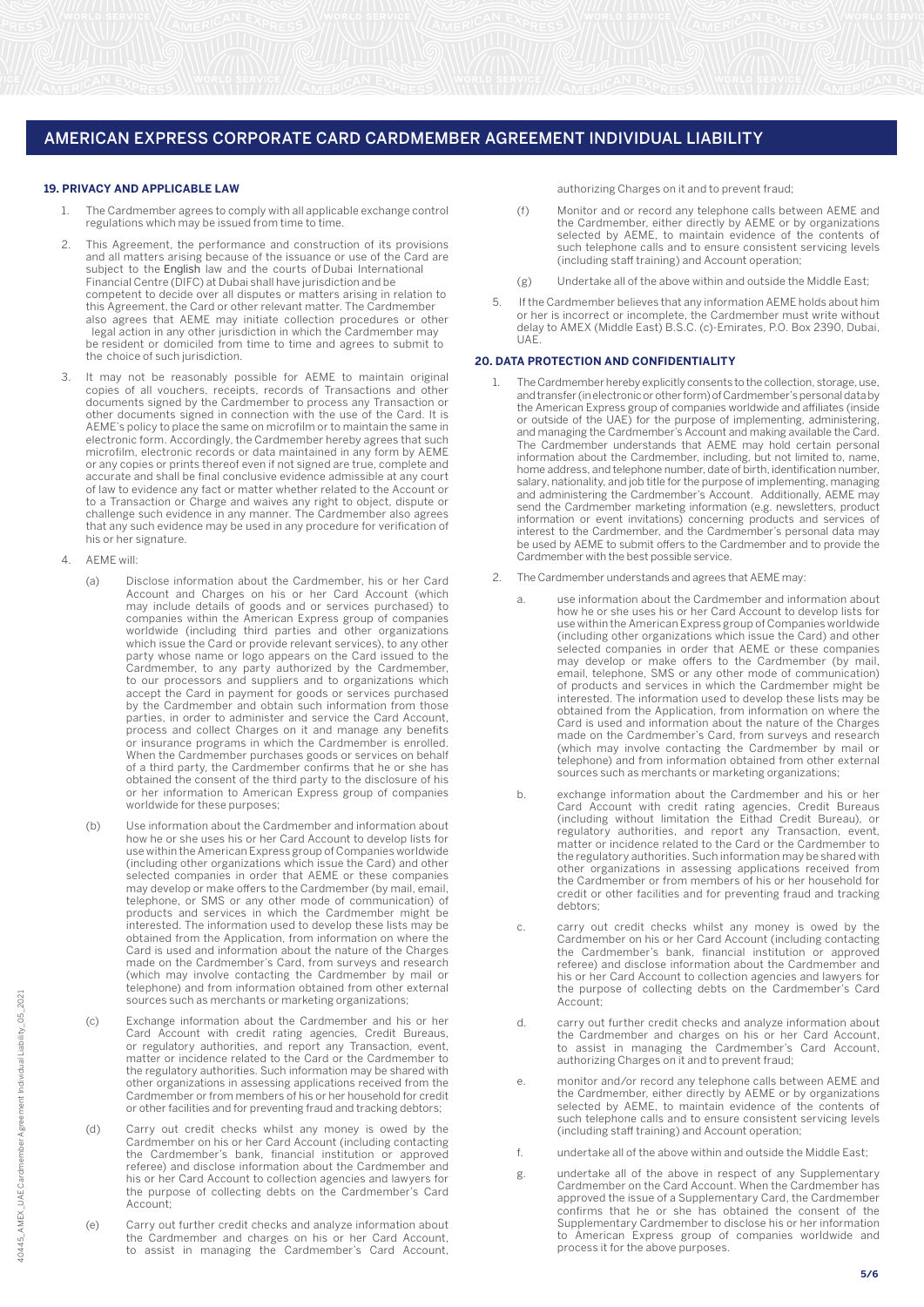- 3. The Cardmember understands that data will be held only as long as is necessary to implement, administer, and manage the Account and make available the Card. The Cardmember understands that Cardmember may, at any time, view data, request additional information about the storage and processing of the data, require any necessary amendments to the data or refuse or withdraw the consents herein, in any case without cost, by contacting AEME in writing.
- 4. Further details in respect of the collection, processing, transfer and disclosure of personal data are available online at www. americanexpress.ae.
- 5. The Cardmember authorises AEME to obtain information, on an ongoing basis, from the Etihad Credit Bureau, banks and other financial institutions, the Cardmember's employer or any other body as AEME deems appropriate, about the Cardmember's financial and nonfinancial affairs which includes but is not limited to the details of the Cardmember's banking facilities, financial position, income and any other information relating to the Cardmember which AEME deems appropriate without any reference to the Cardmember.
- 6. The Cardmember understands and agrees that AEME may disclose Confidential Information:
	- a. about the Cardmember, his or her Card Account and Charges on his or her Card Account (which may include details of goods and/or services purchased) to companies within the American Express group of companies worldwide (including third parties and other organizations which issue the Card or provide relevant services), to any other party whose name or logo appears on the Card issued to the Cardmember, to any party authorized by the Cardmember, to AEME's processors and suppliers and to organizations which accept the Card in payment for goods or services purchased by the Cardmember and obtain such information from those parties, in order to administer and service the Card Account, process and collect Charges on it and manage any benefits or insurance programmes in which the Cardmember is enrolled or if required by applicable law. When the Cardmember purchases goods or services on behalf of a third party, the Cardmember confirms that he or she has obtained the consent of the third party to the disclosure of his or her information to American Express group of companies worldwide for these purposes;
	- b. to its professional advisors who are under a duty of confidentiality to AEME;
	- c. to any actual or potential assignee or transferee (or any agent or adviser of any of the foregoing) of AEME;
	- d. to the UAE Central Bank or any UAE court, tribunal or regulatory, supervisory, tax or other governmental or quasi-governmental authority having jurisdiction over AEME or any other member of the American Express group of companies worldwide, or any other court, tribunal or authority;
	- e. to any credit reference agencies (including Al Etihad Credit Bureau), rating agency, insurer or insurance broker or direct or indirect provider of credit protection to AEME in connection with the Card and Account;
	- f. to any party that provides services to the Cardmember through AEME as an intermediary;
	- g. to any party that AEME reasonably believes to be acting on the Cardmember's behalf, including without limitation payment recipients, beneficiaries of the Cardmember's Account, nominees, intermediaries, correspondent and agent banks, clearing houses and clearing or settlement system;
	- h. to any other party to the extent necessary, in AEME's sole discretion, for AEME to provide the Account and the Card;
	- i. as may be required by Applicable Law;
	- j. as otherwise specified in this Agreement; and
	- k. as may be required in order to preserve or enforce any of AEME's rights or remedies against the Cardmember.

7. The Cardmember agrees to provide any information or documents that AEME may require and waives any confidentiality rights applicable under data protection, bank secrecy or similar laws in respect of all such information which AEME may disclose in accordance with this clause.

#### **21. MISCELLANEOUS**

- The Cardmember agrees to comply with all applicable exchange control regulations which may be issued from time to time.
- 2. It may not be reasonably possible for AEME to maintain original copies of all vouchers, receipts, records of Transactions and other documents signed by the Cardmember to process any Transaction or other documents signed in connection with the use of the Card. It is AEME's policy to place the same on microfilm or to maintain the same in electronic form. Accordingly, the Cardmember hereby agrees that such microfilm, electronic records or data maintained in any form by AEME or any copies or prints thereof, even if not signed, are true, complete and any septes of prime thereen, over the eighed, are then complete and accurate and shall be final conclusive evidence admissible at any court of law to evidence any fact or matter whether related to the Account or to a Transaction or Charge and waives any right to object, dispute or challenge such evidence in any manner. The Cardmember also agrees that any such evidence may be used in any procedure for verification of his or her signature.
- 3. If the Cardmember believes that any information AEME holds about him or her is incorrect or incomplete, the Cardmember must contact without delay to AMEX (Middle East) B.S.C. (c) (UAE branch), by phone +971 4 4492222 or write to AMEX (Middle East) B.S.C. (c)-Emirates, P.O. Box 2390, Dubai, UAE.

40445

 $EXR$ 

The Card is issued by Amex (Middle East) B.S.C. (c) – Emirates, a branch of Amex (Middle East) B.S.C. (c), Bahrain pursuant to a license from American Express. American Express is a registered trademark of American Express.

AMEX (Middle East) B.S.C. (c) is regulated and licensed by the Central Bank of Bahrain as a Financing Company.

AMEX (Middle East) B.S.C. (c) – Emirates, the UAE branch of AMEX (Middle East) B.S.C. (c) is regulated and licensed by the Central Bank of the UAE.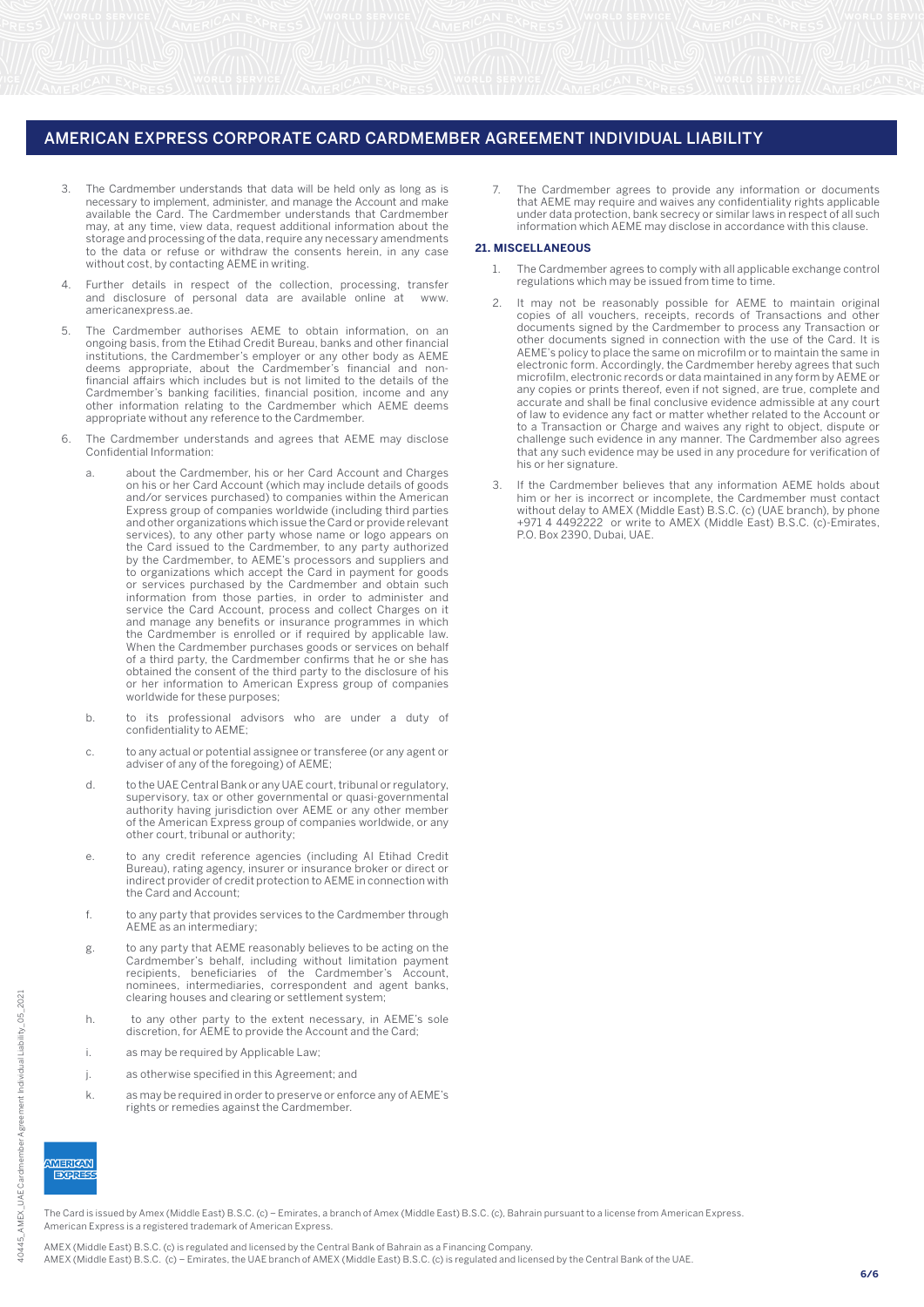# **AMERICAN EXPRESS**

# **المسؤولية الفردية عن اتفاقية عضوية بطاقة أمريكان إكسبريس للشركات**

# **بطاقة أمريكان إكسبريس للشركات**

# **أطراف االتفاقية**

أطراف اتفاقية عضوية البطاقة الماثلة ("الاتفاقية") هم أميكس (الشرق الأوسط) ش.م.ب (مقفلة) - الإمارات، فرع من فرع من فروع أميكس (الشرق الأوسط) ش.م.ب (مقفلة) – ("أمريكان إكسبريس الشرق الأوسط") وعضو البطاقة، الذي يظهر اسمه على البطاقة ("عضو البطاقة") والذي وافقت شركة عضو البطاقة على أن يحمل بطاقة الشركات. يُرجى قراءة االتفاقية الماثلة بتمعن نظراً أن استخدام البطاقة يخضع لشروط وأحكام االتفاقية. تصبح االتفاقية الماثلة سارية وملزمة عند أستالم البطاقة، أو بالتوقيع على الوجه الخلفي للبطاقة أو عند أول استعمال لها أو عن طريق القبول الرقمي. يدرك عضو البطاقة ويوافق على أن أي قبول رقمي سيكون ملزماً لعضو البطاقة كما لو جرى توقيع االتفاقية الماثلة واالتفاق عليها وقبولها في نسخة ورقية وتوقيعها بالحبر. تُستكمل االتفاقية الماثلة بجداول الرسوم والتكاليف المطبقة على حساب البطاقة الخاص بعضو البطاقة. وعلى النحو المنصوص عليه في وقت تقديم طلب الحصول على بطاقة الشركات، تُلزم االتفاقية الماثلة عضو البطاقة والشركة بالمسؤولية عن النفقات على النحو المبين أدناه:

# **.1 التعريفات**

"الحساب" - أي حساب تفتحه أمريكان إكسبريس الشرق األوسط باسم شركة عضو البطاقة إلصدار بطاقة، بموجب الشروط واألحكام الماثلة.

"أمريكان إكسبريس الشرق الأوسط" – أميكس (الشرق الأوسط) ش.م.ب (مقفلة) وخلفائها والمتنازل إليهم منها وشركاتها التابعة والشقيقة والقابضة وفروعها وعلى وجه الخصوص أميكس (الشرق الأوسط) ش.م.ب (مقفلة) – الإمارات.

"البطاقة" أو "البطاقة األساسية" - بطاقة الشركات الصادرة من أمريكان إكسبريس الشرق األوسط إلى عضو البطاقة بموجب حساب بطاقة الشركات، إلدارة الحساب، وتشمل البطاقات األساسية والبديلة.

"عضو البطاقة" أو "عضو البطاقة األساسية" - الشخص الذي صدرت البطاقة باسمه لفرض الرسوم على المعامالت ومنها عمليات السحب النقدي على الحساب والذي يعتبر الرصيد المدين بالحساب.

"السحب النقدي" أو "إكسبريس كاش" - أي سحب لمبالغ نقدية يتم باستخدام البطاقة ورقم التعريف الشخصي من خالل أجهزة الصراف اآللي أو بأي وسيلة أخرى يجيزها عضو البطاقة.

"رسوم السحب النقدي" - الرسوم المنصوص عليها في جدول الرسوم والتكاليف والتي يجب أن يدفعها عضو البطاقة مقابل معامالت السحب النقدي.

"التكاليف" - جميع المبالغ المقيدة على الحساب والناشئة عن إصدار أو استعمال البطاقة (البطاقات) أو لأى سبب آخر بموجب الشروط والأحكام الماثلة وتشمل على سبيل المثال لا الحصر جميع معامالت البطاقة والسحب النقدي والتكاليف والفائدة والمصروفات والتكلفة القانونية، أو أي رسوم أخرى أو تعويضات متفق عليها.

"رسوم على الرصيد المتبقي" - المبلغ المحدد في جدول الرسوم والتكاليف والمستحق الدفع على عضو البطاقة.

"المعلومات السرية" - جميع المعلومات المتعلقة بعضو البطاقة والتي تعتبر، من حيث القانون أو العرف أو العقد، سرية بطبيعتها بخالف ما يتعارض مع ذلك في أي مستند آخر، فإن أي معلومات:

- )أ( تكون متاحة عامة في وقت تقديمها أو تصبح متاحة عامة بدون إخالل من أمريكان إكسبريس الشرق األوسط لواجب السرية؛
- )ب( تكون معروفة لشركة أمريكان إكسبريس الشرق األوسط )بدون التزام بالسرية تجاه عضو البطاقة) قبل أن يفصح عنها عضو البطاقة؛
- )ج( جرى تطويرها بشكل مستقل بواسطة أمريكان إكسبريس الشرق األوسط دون الرجوع إلى المعلومات التي أفصح عنها عضو البطاقة؛
- )د( تم الحصول عليها بشكل قانوني دون التزام بالسرية من شخص آخر غير عضو البطاقة، بشرط أال يكون معروفاً لدى أمريكان إكسبريس الشرق األوسط بأن ذلك الشخص ملزم بالسرية فيما يتعلق بتلك المعلومات، لن تعتبر معلومات سرية ألغراض االتفاقية الماثلة ولن تخضع بالتالي ألي واجب بالمحافظة على السرية.

"الشركة" - صاحب حساب بطاقة الشركة أو المنشأة أو العمل أو المؤسسة الذي تم فتح الحساب باسمه لدى أمريكان إكسبريس الشرق األوسط والذي فوض بإصدار بطاقة الشركات إلى عضو البطاقة.

"القبول الرقمي" - أي قبول لالتفاقية الماثلة من خالل قناة إلكترونية، ويشمل على سبيل المثال ال الحصر التوقيع اإللكتروني والنقر لقبول االستمارات.

"تاريخ االستحقاق" أو "تاريخ استحقاق الدفع" - استحقاق الدفع التام للرصيد الجديد على النحو المحدد في كشف الحساب ووجوب سداده على الفور.

"القنوات اإللكترونية" - أي قناة إلكترونية يستخدمها عضو البطاقة للوصول إلى حساب أو بطاقة، وتشمل على سبيل المثال ال الحصر الهاتف والفاكس والبريد اإللكتروني والخدمات المصرفية عبر اإلنترنت وتطبيق الهاتف المحمول.

"التوقيع اإللكتروني" - أي رموز أو بيانات أخرى في صورة رقمية مرفقة بمستند مرسل إلكترونياً كوسيلة للتحقق من نية المرسل على توقيع المستند، ويشمل على سبيل المثال ال الحصر، النسخ المرسلة بالفاكس من المستند الذي يحمل التوقيع األصلي أو النسخ الممسوحة ضوئياً والمرسلة إلكترونياً من التوقيع األصلي.

"برنامج RRewards Membership "- النقاط المكتسبة عن كل معاملة ينفذها عضو البطاقة، حيثما ينطبق البرنامج ورهناً بالشروط واألحكام النافذة.

"الرصيد الجديد" - إجمالي الرصيد المدين المستحق على حساب البطاقة لصالح أمريكان إكسبريس الشرق األوسط حسبما تظهره سجالتها في تاريخ كشف الحساب.

"رقم التعريف الشخصي" - رقم التعريف الشخصي المقدم إلى عضو البطاقة لكي يستخدمه مع البطاقة.

"البطاقة البديلة" - بطاقة جديدة تُصدر إلى عضو البطاقة في حالة فقدان البطاقة أو سرقتها أو تلفها أو عدم استالمها.

"جدول الرسوم والتكاليف" - صفحة منفصلة مقدمة من أمريكان إكسبريس الشرق األوسط وتتضمن تفاصيل الرسوم والتكاليف المطبقة على حساب البطاقة الخاص بعضو البطاقة. يعد جدول الرسوم والتكاليف جزءاً ال يتجزأ من االتفاقية الماثلة، ويجوز تغييره في أي وقت بواسطة أمريكان إكسبريس الشرق الأوسط.

"مؤسسات الخدمة" - مقدمو السلع أو الخدمات الذين يقبلون بالبطاقة من أعضاء البطاقة كوسيلة لدفع مقابل مشتريات أو حجوزات السلع والخدمات.

"كشف الحساب" - كشف حساب شهري أو دوري آخر تقدمه أمريكان إكسبريس الشرق األوسط إلى عضو البطاقة األساسي والذي يعرض تفاصيل الرصيد الجديد المترتب على عضو البطاقة الأساسي والمستحق الدفع إلى أمريكان إكسبريس الشرق الأوسط.

"المعاملة" - أي مدفوعات يؤديها عضو البطاقة أو أي مبلغ تفرضه مؤسسة الخدمة مقابل أي سلع أو خدمات أو حجوزات تتم باستخدام البطاقة )البطاقات( أو رقم التعريف الشخصي أو بأي طريقة أخرى بما في ذلك، على سبيل المثال ال الحصر، األوامر البريدية أو اإللكترونية أو الهاتفية أو أوامر الفاكس، أو أي وسيلة اتصال أو أي حجوزات أخرى مرخص بها بغض النظر عما إذا كان قد جرى التوقيع على الطلب أو اإليصال من قبل عضو البطاقة.

"معاملة غير مفوضة" - أي معاملة تُنفذ على البطاقة بواسطة أي طرف آخر غير عضو البطاقة دون تفويض أو موافقة عضو البطاقة.

# **.2 استعمال البطاقة**

- .1 يجب على عضو البطاقة أن يوقع عليها بحبرٍ جافٍ فور استالمه لها؛ ويجب عليه أيضاً حمايتها والمحافظة على السرية التامة ألي رقم تعريف شخصي وبمعزل عن بطاقته. ويلتزم عضو البطاقة بعدم استعمال البطاقة بعد انتهاء فترة الصالحية المطبوع عليها، وكذلك عدم استعمالها بعد تلفها أو سحبها أو إلغائها.
- .2 على الرغم من حق عضو البطاقة في استعمال البطاقة، تبقى البطاقة دوماً ملكاً لشركة أمريكان إكسبريس الشرق األوسط. يتعين على عضو البطاقة تسليم البطاقة فوراً عند أي طلب من أمريكان إكسبريس الشرق األوسط أو أي مؤسسة خدمة أو أي ممثل آخر لشركة أمريكان إكسبريس الشرق األوسط، بناءً على تعليمات أمريكان إكسبريس الشرق األوسط. يجوز لمؤسسة الخدمة أو أي ممثل آخر لشركة أمريكان إكسبريس الشرق األوسط، بمحض اختيارها، وتبعاً لتعليمات من أمريكان إكسبريس الشرق األوسط، سحب البطاقة وحجزها واالحتفاظ بها نيابة عن أمريكان إكسبريس الشرق الأوسط.
- يعد عضو البطاقة الشخص الوحيد المفوض باستعمالها في المعاملات بما في ذلك عمليات السحب النقدي أو للتعريف بنفسه أو ألي غرض آخر. وال يجوز لعضو البطاقة تمكين أي شخص آخر من استخدام البطاقة أو رقم التعريف الشخصي. يلتزم عضو البطاقة بحماية البطاقة من سوء االستعمال من خالل إبقائها تحت إشرافه الشخصي في جميع الأوقات.
- .4 تُصدر البطاقة إلى عضو البطاقة حصراً ألغراض إتمام المعامالت والسحب النقدي نيابة عن الشركة.
- .5 في حال استعمل عضو البطاقة بطاقتهُ لغرض شراء سلع أو خدمات من مؤسسة خدمة بصورة متكررة أو دورية (مثل الاشتراك في المجلات الدورية والقنوات التلفزيونية وما شابه ذلك) ("النفقات المتكررة") أو بالتقسيط أو بالدفعات الدورية (مثل التأمين)، يفوض عضو البطاقة شركة أمريكان إكسبريس الشرق الأوسط بدفع جميع النفقات المتكررة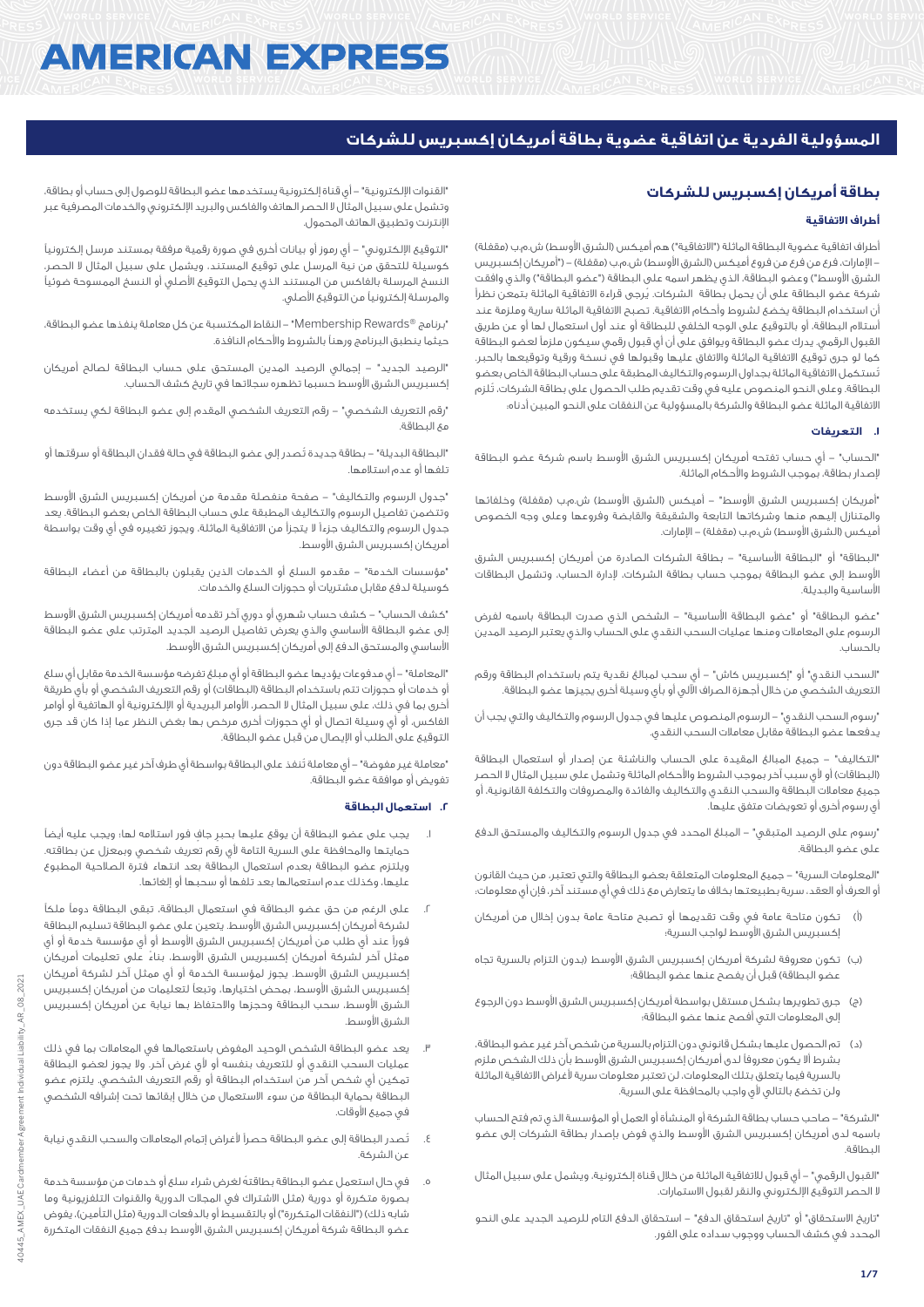أو الدفعات الدورية أو األقساط نيابة عنه عند طلب مؤسسة الخدمة، ويتعهد عضو البطاقة بأن يسدد إلى أمريكان إكسبريس الشرق األوسط تبعاً لذلك. يتوجب على عضو البطاقة إبالغ مؤسسة الخدمة وأمريكان إكسبريس الشرق األوسط خطياً فيما إذا رغب في إيقاف أي مدفوعات دورية من هذا القبيل. لن تتحمل أمريكان إكسبريس الشرق األوسط المسؤولية عن أي إخالل أو إلغاء أو إنهاء ألي ترتيب أو عالقة قانونية (مثل وثيقة التأمين) بسبب عدم استطاعة أمريكان إكسبريس الشرق الأوسط دفع النفقات المذكورة نتيجة وجود متأخرات على حساب عضو البطاقة. وكذلك لن تتحمل المسؤولية عن أي أضرار أياً كان نوعها إذا لم تدفع أمريكان إكسبريس الشرق األوسط أو تأخرت في دفع أي رسوم أو دفعات أو أقساط بسبب أي خلل فني أو خطأ أو ألي سبب يخرج عن سيطرتها المعقولة.

- .6 ال يجوز لمالكي مؤسسات الخدمة ممن هم أعضاء البطاقة استعمال بطاقاتهم في مؤسسات الخدمة الخاصة بهم. ال يجوز لعضو البطاقة استعمال البطاقة لتمويل أي جزء من أعماله التجارية أو استيفاء متطلبات رأس المال العامل.
- .7 يتحمل عضو البطاقة المسؤولية المنفردة عن جميع المبالغ المستحقة على الحساب وجميع النفقات المترتبة على البطاقة.
- .8 ال يحق لعضو البطاقة استعمال البطاقة لسحب أموال نقدية من مؤسسات الخدمة، وال يجوز له استعمالها إال لشراء السلع أو الخدمات.
- .9 ال يجوز لعضو البطاقة استعمال البطاقة لسداد ثمن أي مشتريات أو خدمات غير مشروعة أو غير قانونية ويكون مسؤوالً عن أي استعمال يخالف أي قوانين ولوائح محلية .<br>أو غير ذلك. يوافق عضو البطاقة أيضاً على تعويض أمريكان إكسبريس الشرق الأوسط عن أي إجراء أياً كان قد ينشأ نتيجة لمثل هذه المعامالت.
- .ا. يفوض عضو البطاقة والشركة صراحةً شركة أمريكان إكسبريس الشرق الأوسط باستخدام المعلومات المقدمة من عضو البطاقة في األنشطة الترويجية المستهدفة لشركة أمريكان إكسبريس الشرق األوسط والتي تشمل على سبيل المثال ال الحصر، األنشطة الترويجية التي تُجرى باالشتراك مع جهات خارجية تختارها أمريكان إكسبريس الشرق األوسط، وفي البحوث واستطالعات الرأي الخارجية، وذلك في حدود القوانين النافذة.
- .11 يوافق عضو البطاقة على اتباع إجراءات تفعيل البطاقة التي تضعها أمريكان إكسبريس الشرق األوسط من وقت آلخر، وأن يخضع أيضاً ألي عمليات مصادقة وتحقق من الهوية من قبل أمريكان إكسبريس الشرق الأوسط أو أي طرف ثالث (مثل وكالات التصنيف الائتماني، والوكالات الحكومية، ومؤسسات الخدمة، وما إلى ذلك).
- .12 سوف يتم تقييد جميع النفقات على الحساب مقومة بعملة الفواتير )وهي بالدوالر الأمريكي). وأي معاملات تجرى بعملات أخرى غير عملة الفواتير ستقيد على الحساب بعد إجراء التحويل المبين في البند .4

# **.3 الحساب**

- .1 أمريكان إكسبريس الشرق األوسط مفوضة بإدارة وتشغيل حساب البطاقة بالكامل وبقيد جميع النفقات والمعامالت التي تجرى على البطاقة والتكاليف والمبالغ األخرى التي يتحمل عضو البطاقة المسؤولية عنها. يتعهد عضو البطاقة ويضمن على نحو ال رجعة فيه بأن يدفع إلى أمريكان إكسبريس الشرق األوسط جميع النفقات والمبالغ المقيدة أو المستحقة على حساب البطاقة سواء تم أو لم يتم إصدار سجل بالنفقات أو المعاملة أو التوقيع عليه في مؤسسة الخدمة.
- .2 باستثناء ما هو منصوص عليه في البندين 9 و14 من االتفاقية الماثلة، يقر عضو البطاقة ويوافق على أن جميع النفقات التي تقيدها أمريكان إكسبريس الشرق الأوسط – في أي وقت - على حساب بطاقته صحيحة ودقيقة. كما يقر عضو البطاقة بأن جميع السجالت والبيانات التي تحتفظ بها أمريكان إكسبريس الشرق األوسط على رقائق الميكروفيلم أو غيرها من الوسائل المطبوعة أو اإللكترونية فيما يتعلق بالمعامالت أو النفقات أو البطاقة أو حساب البطاقة صحيحة ودقيقة ومكتملة ويجوز استخدامها لإلثبات لدى القضاء كبينة قاطعة حائزة للحجية وال يجوز جحدها أو الطعن عليها بأي شكل من األشكال.
- يجوز لشركة أمريكان إكسبريس الشرق الأوسط، بمحض اختيارها المطلق، رفض أي طلب تفويض ولها أن ترفض أي معاملة بما في ذلك عمليات السحب النقدي بغض النظر عن السبب ودون تقديم أي إشعار إلى عضو البطاقة. وكذلك ال تتحمل أمريكان إكسبريس الشرق الأوسط المسؤولية عن منح أو إجازة التفويض لأى معاملة بسبب األعطال الفنية أو أي سبب آخر ذي طبيعة مماثلة. في كلتا الحالتين وفي أي حال آخر مماثل، ال تتحمل أمريكان إكسبريس الشرق األوسط المسؤولية سواء بشكل مباشر أو غير مباشر عن أي أضرار أياً كان نوعها بما في ذلك األضرار المالية أو االتفاقية أو العقابية أو التبعية التي قد تلحق بعضو البطاقة نتيجة ألي معاملة غير ناجحة أو غير مكتملة أو مرفوضة.
- يتعهد عضو البطاقة بأن يدفع إلى أمريكان إكسبريس الشرق الأوسط جميع النفقات التي تقيد على حساب عضو البطاقة وثمن المشتريات وكافة المبالغ األخرى المستحقة لصالح شركة أمريكان إكسبريس الشرق األوسط بموجب شروط وأحكام االتفاقية الماثلة.
- .5 إذا كان حساب البطاقة مربوطاً بالخصم المباشر من بنك عضو البطاقة، فسيستلم البنك ملخصاً شهرياً بالنفقات وسيستخدم الملخص للخصم المباشر من حساب عضو البطاقة. يبقى عضو البطاقة مسؤوالً على النحو المبين في البند 2 )7( أعاله.

# **.4 الرسوم على العمالت األجنبية**

إن جميع المعامالت بما في ذلك عمليات السحب النقدي المنفذة بعملة غير الدوالر األمريكي سيتم تحويلها إلى الدوالر األمريكي. وسيجرى التحويل في تاريخ معالجة الرسوم بواسطة أمريكان إكسبريس الشرق األوسط، والذي قد ال يكون هو نفس تاريخ تحمل عضو البطاقة للرسوم ألنه يعتمد على وقت إرسال الرسوم إلى أمريكان إكسبريس الشرق األوسط. ما لم يشترط القانون النافذ سعر صرف محدد، يدرك عضو البطاقة ويوافق على أن نظام خزينة أمريكان إكسبريس سوف يطبق سعر صرف بناءً على أسعار الصرف التي تختارها من مصادر معتادة في يوم العمل السابق لتاريخ المعالجة أو أحدث سعر صرف متاح، مع إضافة رسوم معالجة التحويل لمرة واحدة على النحو المحدد في جدول الرسوم والتكاليف. إذا جرى تحويل الرسوم من قبل أطراف خارجية قبل إرسالها إلى أمريكان إكسبريس الشرق األوسط، فإن أي تحويالت تجريها تلك األطراف الخارجية ستكون بأسعار الصرف التي يختارونها.

## **.5 رسوم البطاقة**

- سيتم قيد رسوم عضوية سنوية غير مستردة مقابل فتح الحساب وخدمة حساب البطاقة ("رسوم العضوية السنوية")، على النحو المحدد في جدول الرسوم والتكاليف. يوافق عضو البطاقة على دفع رسوم العضوية السنوية ويفوض أمريكان إكسبريس الشرق األوسط بقيدها مباشرة على حساب عضو البطاقة. بمجرد دفع رسوم العضوية السنوية، لن تكون مستردة، كلياً أو جزئيا،ً إلى عضو البطاقة تحت أي ظرف من الظروف.
- يحق لشركة أمريكان إكسبريس الشرق الأوسط في جميع الأوقات، ما لم يكن ذلك محظوراً بموجب القانون النافذ، تغيير أحكام وشروط دفع جميع الرسوم والتكاليف المطبقة على البطاقة ومبلغ تلك الرسوم والتكاليف بمحض اختيارها الخاص، ويكون لها الحق في تغيير أو زيادة أو تخفيض أي رسوم مطبقة على البطاقة أو الحساب أو عضو البطاقة، بما في ذلك، على سبيل المثال ال الحصر، رسوم العضوية السنوية والتجديد، ورسوم التأخر في السداد، ورسوم السحب النقدي، ورسوم الشيكات المرتجعة ورسوم رفض الخصم المباشر وأي رسوم أو أتعاب أخرى سواء كانت أو لم تكن مذكورة في االتفاقية الماثلة أو في جدول الرسوم والتكاليف. سيتم إبالغ عضو البطاقة بأي تغييرات وتعديالت من هذا القبيل بالطريقة التي تراها أمريكان إكسبريس الشرق األوسط مناسبة.
- .3 إذا لم يوافق عضو البطاقة على أي تغييرات وتعديالت، يجب على عضو البطاقة أن يسلم فوراً البطاقة مقطوعة إلى نصفين إلى أمريكان إكسبريس الشرق األوسط مع طلب خطي بإنهاء االتفاقية الماثلة.
- يعتبر استعمال البطاقة من قبل عضو البطاقة للحصول على سحب نقدى بمثابة موافقة منه على دفع رسوم المعاملة على كل عملية سحب نقدي، على النحو المبين في البند ٥ (٥).
- .5 يتعين تقييم رسوم معاملة السحب النقدي، على النحو المبين في جدول الرسوم والتكاليف، على مبلغ كل عملية سحب نقدي ويتم تحميلها على حساب البطاقة.

## **.6 كشوف الحساب والمدفوعات**

سوف ترسل أمريكان إكسبريس الشرق الأوسط كشوف حسابات شهرية منتظمة إلى عضو البطاقة تتضمن تفاصيل المعامالت الشهرية والمبالغ المستحقة على حساب البطاقة )"كشف الحساب"). سيحدد كل كشف حساب "الرصيد الجديد". يكون الدفع التام للرصيد الجديد على النحو المحدد في كشف الحساب مستحقاً وواجباً على الفور.

- تخضع تسوية الأرصدة الشهرية المترتبة على عضو البطاقة للإجراءات التالية:
- 1( تكون جميع النفقات مستحقة للسداد التام فور استالم كشف الحساب. يجب على عضو البطاقة االتصال بشركة أمريكان إكسبريس الشرق األوسط على الفور في حالة عدم استالم كشف الحساب في التاريخ المتوقع.
- 2( يلتزم عضو البطاقة بأن يدفع إلى أمريكان إكسبريس الشرق األوسط بعملة الفاتورة. ومع ذلك، سيتم تحويل أي دفعة تُسدد بعملة أخرى، إذا قبلت بها أمريكان إكسبريس الشرق األوسط، إلى عملة الفاتورة الخاصة بعضو البطاقة. وقد يترتب على ذلك تأخير القيد على حساب بطاقة عضو البطاقة وقد يتحمل عضو البطاقة تكاليف التحويل أو تكاليف تحصيل هذه المدفوعات من البنك.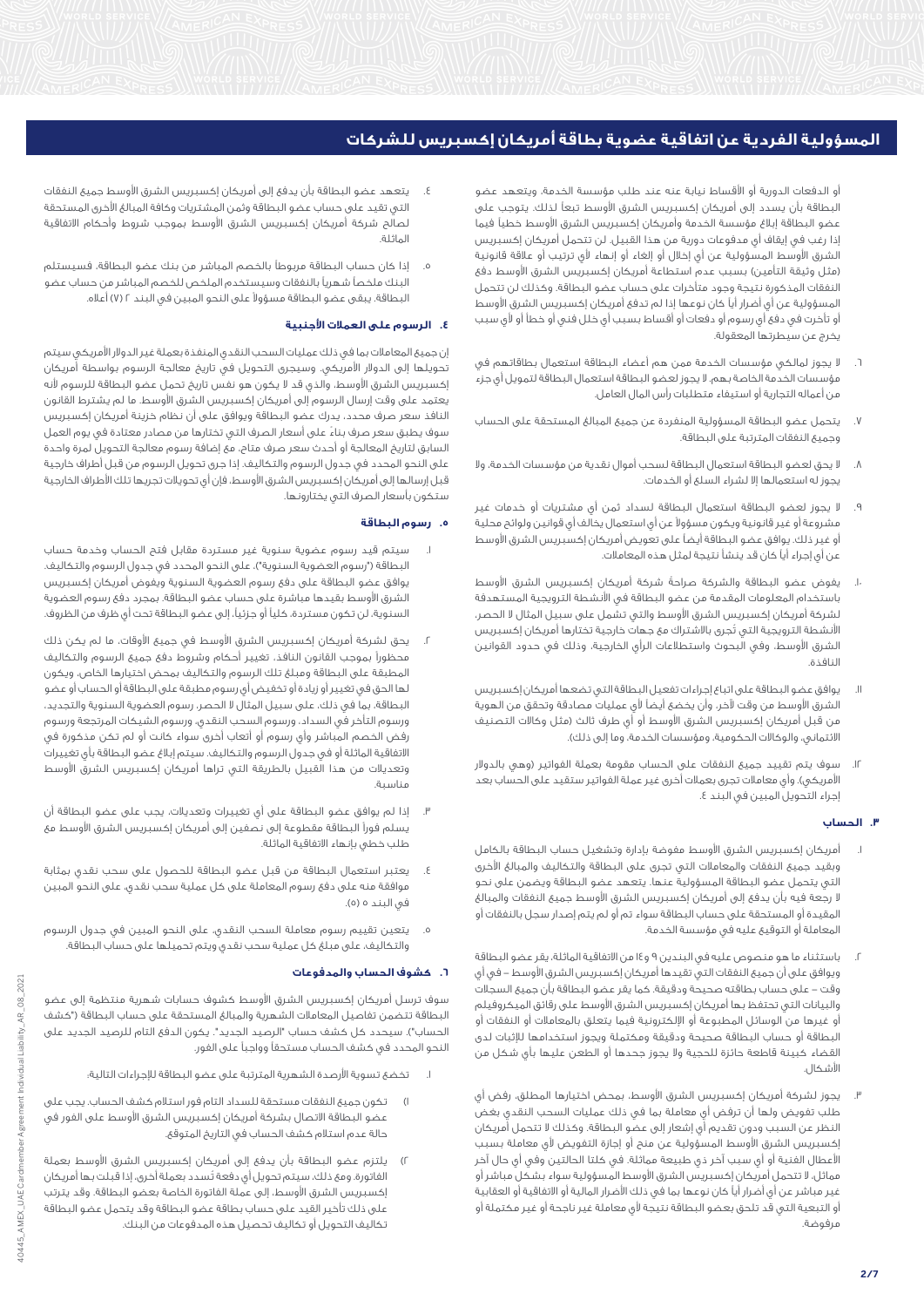- يجوز لشركة أمريكان إكسبريس الشرق الأوسط، بمحض اختيارها الخاص، قبول الدفع المتأخر أو السداد الجزئي الموصوف على أنه سداد تام أو سداد لتسوية نزاع. ولكن عند القيام بذلك، ال تتنازل أمريكان إكسبريس الشرق األوسط أو توافق على تغيير أي من حقوقها بموجب الاتفاقية الماثلة أو بموجب القانون.
- 4( يجوز لشركة أمريكان إكسبريس الشرق األوسط أن تفرض على عضو البطاقة رسوماً على األرصدة المتأخرة شهرياً على النحو المحدد في جدول الرسوم والتكاليف. ستظهر الرسوم المذكورة في كشف الحساب مع رسالة "رسوم على الرصيد المتبقي".
- .2 إذا كان عضو البطاقة قد أبرم ترتيباً للخصم المباشر مع بنك عضو البطاقة، تخضع تسوية الأرصدة الشهرية للإجراءات التالية:
- 1( ستبلغ أمريكان إكسبريس الشرق األوسط المؤسسة المالية التي تم معها إبرام ترتيب الخصم المباشر شهرياً بإجمالي رسوم البطاقة.
- 2( ستقوم المؤسسة المالية تلقائياً بدفع رسوم البطاقة بالكامل نيابة عن عضو البطاقة عن طريق الخصم من الحساب البنكي لعضو البطاقة خالل 20 يوماً من تاريخ استالم البنك المذكور لملخص رسوم البطاقة، بشرط وجود أموال كافية في الحساب البنكي المذكور لتغطية المبلغ المستحق.
- 3( سوف يستلم عضو البطاقة، بموجب رسالة منفصلة، كشفاً شهرياً يبين الرسوم المقرر قيدها على حساب المؤسسة المالية لعضو البطاقة.
- 4( وفقاً لالتفاقية المبرمة بين أمريكان إكسبريس الشرق األوسط والمؤسسات المالية المشاركة للبطاقة، يجوز إلغاء حساب بطاقة عضو البطاقة تلقائياً إذا تم الرد بعدم سداد رسوم البطاقة من قبل المؤسسة المالية لعضو البطاقة وتحتفظ أمريكان إكسبريس الشرق األوسط بالحق في فرض حد أدنى من الرسوم على النحو المحدد في جدول الرسوم والتكاليف على كل رسوم يتم الرد بعد سدادها. لن تتحمل أمريكان إكسبريس الشرق األوسط المسؤولية عن أي خسارة أو ضرر مباشر أو تبعي قد ينشأ نتيجة لهذا اإللغاء.
- 5( إذا تم الرد بعدم سداد رسوم بطاقة عضو البطاقة من قبل المؤسسة المالية لعضو البطاقة، وترتب على ذلك إلغاء حساب عضو البطاقة، يجوز لشركة أمريكان إكسبريس الشرق الأوسط، بمحض اختيارها، قبول الدفع المتأخر أو السداد الجزئي الموصوف على أنه سداد تام، أو الدفع لتسوية النزاع. ولكن عند القيام بذلك، ال تتنازل أمريكان إكسبريس الشرق الأوسط أو توافق على تغيير أي من حقوقها بموجب االتفاقية الماثلة أو بموجب القانون.
- 6( إذا تم الرد بعدم سداد رسوم بطاقة عضو البطاقة من قبل المؤسسة المالية لعضو البطاقة وترتب على ذلك إلغاء حساب عضو البطاقة، يجوز لشركة أمريكان إكسبريس الشرق األوسط فرض رسوم التأخر في السداد على النحو المحدد في جدول الرسوم والتكاليف.
- .3 إذا كان عضو البطاقة هو المالك الوحيد لمؤسسة خدمة )وفقاً لسجالت أمريكان إكسبريس الشرق الأوسط)، يفوض عضو البطاقة بموجبه أمريكان إكسبريس الشرق األوسط بإيقاف المدفوعات المستحقة لعضو البطاقة أو مؤسسة الخدمة الخاصة به في حالة وجود متأخرات بأي مبلغ على حساب البطاقة.
- .4 يتم سداد جميع المدفوعات من قبل عضو البطاقة إلى أمريكان إكسبريس الشرق األوسط بعد خصم أي ضرائب أو مستقطعات أو رسوم أو جبايات أو أي خصومات أخرى.
- .5 إذا سدد عضو البطاقة أي دفعة إلى أمريكان إكسبريس الشرق األوسط إما عن طريق شيك أو من خالل الخصم المباشر، وتم عدم قبول الشيك أو رُفض الخصم المباشر أو لم يتم السداد لأى سبب من الأسباب، فسوف تفرض أمريكان إكسبريس الشرق الأوسط رسوماً على حساب البطاقة وفقاً لجدول الرسوم والتكاليف، باإلضافة إلى أي تكاليف أخرى ذات صلة قد تتحملها أمريكان إكسبريس الشرق األوسط. يتحمل عضو البطاقة المسؤولية التامة عن جميع التبعات القانونية عن إصدار شيك مرتجع، سواء أكانت مدنية أم جنائية. يتحمل عضو البطاقة المسؤولية المنفردة عن تسوية أي مشكالت ورسوم تتعلق بالخصم المباشر مباشرةً مع البنك الذي أبرم معه عضو البطاقة ترتيب الخصم المباشر المذكور. يتحمل عضو البطاقة المسؤولية أيضاً عن أي تكاليف قد تتحملها أمريكان إكسبريس الشرق األوسط في سبيل استرداد أي مدفوعات متأخرة من عضو البطاقة. يشمل ذلك جميع الرسوم والتكاليف القانونية التي قد تتحملها أمريكان إكسبريس الشرق األوسط في سبيل االستعانة بأي جهات خارجية، مثل المحامين أو وكالء التحصيل، باإلضافة إلى جميع التكاليف التي قد تتحملها تلك الجهات الخارجية أثناء محاولة استرداد أي مبالغ متأخرة أو مبالغ مستحقة على الحساب نيابة عن أمريكان إكسبريس الشرق األوسط. في حالة عدم السداد التام من قبل عضو البطاقة، فور استالم كشف الحساب، يوافق عضو البطاقة ويقر بحق أمريكان إكسبريس الشرق األوسط في أن تخصم من حساب البطاقة أياً من التكاليف أو الرسوم المذكورة أعاله. كما

يوافق عضو البطاقة ويتعهد بتعويض أمريكان إكسبريس الشرق الأوسط عن أى إجراء أياً كان قد ينشأ تبعاً لذلك.

- .6 يتعهد عضو البطاقة بإخطار أمريكان إكسبريس الشرق األوسط خطياً على الفور بأي تغيير يطرأ على عنوان إرسال الفواتير وأرقام االتصال. يتعهد عضو البطاقة أيضاً بتزويد أمريكان إكسبريس الشرق األوسط بنسخ من وثائق الهوية عند تجديدها أو تغييرها، مثل جواز السفر، والبطاقة السكانية والبطاقة المدنية، وبطاقة الهوية الشخصية، وما إلى ذلك، بمجرد حدوث أي تغييرات على أيٍ منها.
- .7 إذا دفع عضو البطاقة إلى أمريكان إكسبريس الشرق األوسط أي مبلغ بالزيادة عن الرصيد الجديد للبطاقة، تحتفظ أمريكان إكسبريس الشرق األوسط بالحق، حسبما تراه ضروريا،ً في التحقيق في سبب هذه المدفوعات الزائدة وبالتالي معالجة أو عدم معالجة هذه المدفوعات وإعادة المدفوعات إلى حساب عضو البطاقة.

## **.7 خدمات المؤسسات المالية**

)ينطبق هذا القسم على البطاقات المبرم بشأنها ترتيب الخصم المباشر من خالل المؤسسات المشاركة(

- .1 ال تخضع الترتيبات االئتمانية وخدمات المؤسسات المالية األخرى لالتفاقية الماثلة. تخضع لترتيبات منفصلة بين عضو البطاقة والمؤسسة المالية.
- .2 تتحمل المؤسسة المالية لعضو البطاقة المسؤولية التامة عن استمرار حد االئتمان لعضو البطاقة. إذا قررت المؤسسة المالية تعليقه أو تخفيضه، يجوز لشركة أمريكان إكسبريس الشرق األوسط، بمحض اختيارها، االستمرار في السماح لعضو البطاقة باستخدام البطاقة المذكورة، أو إلغاء حساب عضو البطاقة.

#### **Membership Rewards® برنامج .8**

- .1 يتمتع أعضاء البطاقات بخيار التسجيل في برنامج مكافآت العضوية. تنطبق الرسوم السنوية، على النحو المحدد في جدول الرسوم والتكاليف، عند التسجيل.
- .2 ال يوجد تاريخ انتهاء لصالحية نقاط برنامج مكافآت العضوية طالما كان لعضو البطاقة حساب برنامج RRewards Membership ببطاقة مؤهلة ومسجلة.
	- .3 ال يوجد حد لعدد النقاط التي يمكن أن يربحها عضو البطاقة.
- سيتم ترحيل النقاط المكتسبة لأى سنة تعاقدية معينة فى كل ذكرى سنوية لتاريخ التسجيل، بشرط استيفاء عضو البطاقة لجميع الشروط األخرى التي تحددها أمريكان إكسبريس الشرق الأوسط.
- .5 ال تشكل النقاط المكتسبة في أي حساب ملكاً لعضو البطاقة وال يمكن إحالتها للغير أو استردادها نقدا.ً
- تحتفظ أمريكان إكسبريس الشرق الأوسط بالحق في تغيير شروط وأحكام برنامج Rewards Membership"( البرنامج"( أو اإلضافة إليها في أي وقت. ويعني ذلك، على سبيل المثال، أنه يجوز لشركة أمريكان إكسبريس الشرق األوسط تغيير عدد النقاط المكتسبة عن اإلنفاق، أو عدد النقاط المطلوبة السترداد المكافآت، أو فرض حدود و/ أو رسوم على كسب و/أو استرداد النقاط، أو تقديم أو زيادة رسوم البرنامج السنوية أو األخرى و/أو إلغاء المكافآت. باإلضافة إلى ذلك، تحتفظ أمريكان إكسبريس الشرق األوسط بالحق في إنهاء البرنامج بتقديم إشعار مسبق مدته ثالثة أشهر. خالل فترة الإخطار البالغة ثلاثة أشهر، يجوز لشركة أمريكان إكسبريس الشرق الأوسط تغيير أو إلغاء بعض أو جميع المكافآت التي تكون حالية آنذاك. سينتهي حق عضو البطاقة في كسب النقاط واسترداد النقاط المستحقة بعد ثالثة أشهر من قيام أمريكان إكسبريس الشرق األوسط بتقديم ذلك اإلشعار إلى عضو البطاقة.
- .7 في حال وجود متأخرات على حساب البطاقة أو في حالة التأخر في السداد ولم يكن عضو البطاقة في وضع جيد (لأسباب تشمل على سبيل المثال لا الحصر الوفاة أو الإفلاس أو الإعسار أو الإخلال أو الإلغاء أو غير ذلك)، سيتم إلغاء تسجيل عضو البطاقة في البرنامج ومصادرة نقاط برنامج مكافآت العضوية المستحقة على الحساب المذكور.
	- .8 يجوز تطبيق شروط وأحكام أخرى.

## **.9 االستفسارات أو الشكاوى**

.1 إذا كان لدى عضو البطاقة أي استفسارات حول أيٍ من النفقات أو المعامالت التي تظهر في أي كشف حساب، يجب على عضو البطاقة االتصال بشركة أمريكان إكسبريس الشرق األوسط فوراً وفي جميع األحوال، في موعد أقصاه 90 يوماً من تاريخ معالجة المعاملة أو النفقات والقيد على حساب البطاقة. إذا لم يقم عضو البطاقة بإشعار أمريكان إكسبريس الشرق األوسط بأي استفسارات أو نزاعات خالل فترة 90 يوما،ً فإن عضو البطاقة يوافق ويقر بأن جميع النفقات والمعامالت التي تظهر على كشف الحساب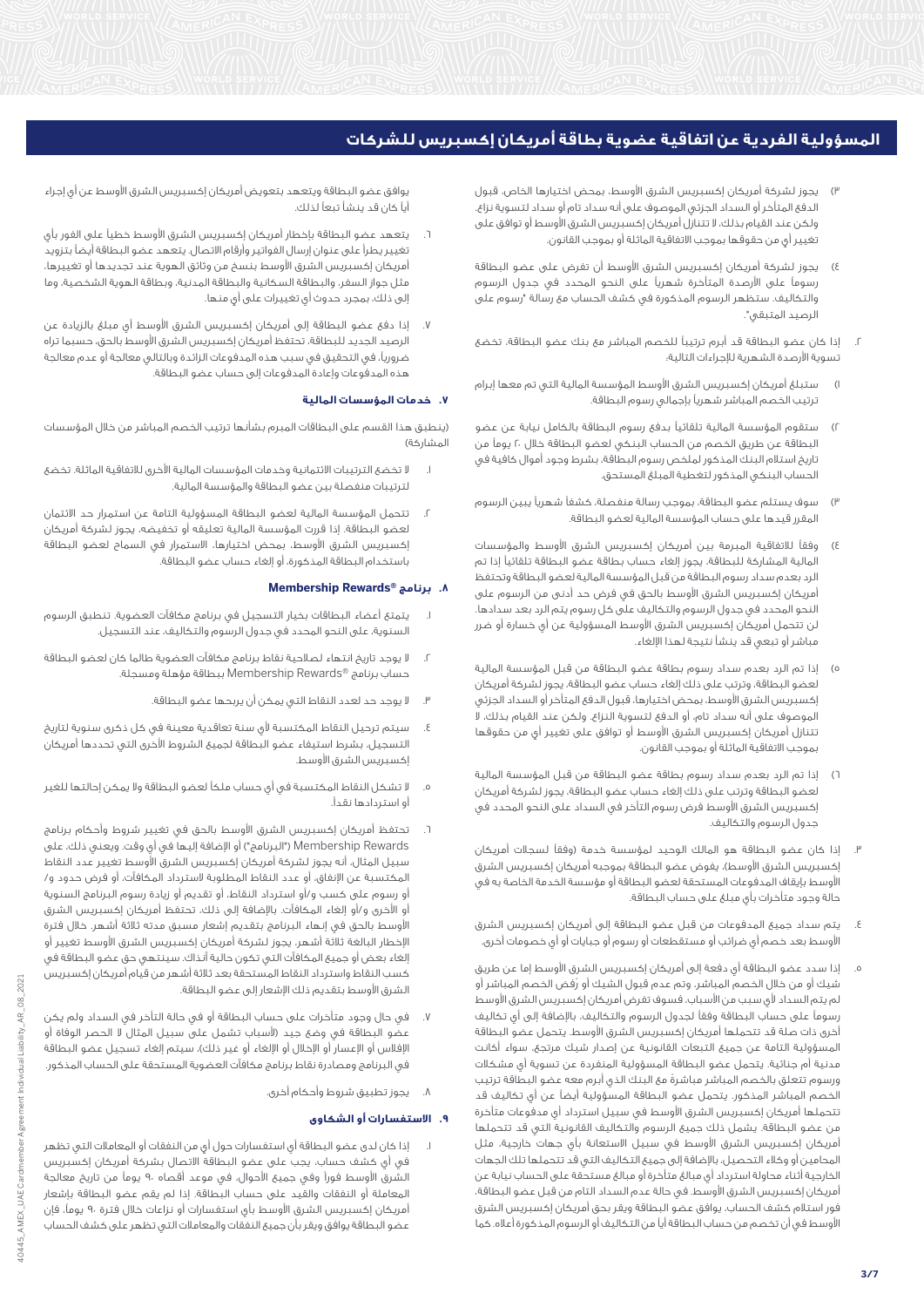صحيحة ومعتمدة وحقيقية ويتنازل بموجبه عن أي حق في االعتراض أو الجحد أو الطعن، بأي طريقة كانت، في أي من هذه المعامالت أو النفقات أو المبالغ. سوف تفترض أمريكان إكسبريس الشرق األوسط أن جميع النفقات والمعامالت صحيحة ودقيقة ومعتمدة من قبل عضو البطاقة عند انقضاء فترة 90 يوماً المذكورة.

- .2 ال تتحمل شركة أمريكان إكسبريس الشرق األوسط المسؤولية عن السلع أو الخدمات التي يتم دفع ثمنها باستخدام البطاقة. بمجرد أن يدفع عضو البطاقة ثمن السلع أو الخدمات باستخدام بطاقته، ال يجوز لعضو البطاقة في أي وقت الحق إلغاء أي رسوم أو معاملة دون موافقة مؤسسة الخدمة التي اشترى منها السلع أو الخدمات. يجب تسوية أي نزاع يتعلق بجودة أو تسليم السلع أو الخدمات أو خالف ذلك بصورة مباشرة مع مؤسسة الخدمة المعنية. لن تشترك شركة أمريكان إكسبريس الشرق األوسط بشكل مباشر أو غير مباشر في أي نزاع من هذا القبيل. حتى في حالة حدوث مثل هذا النزاع، يجب على عضو البطاقة في جميع األحوال أن يدفع المبلغ اإلجمالي المستحق على النحو المبين في كشف الحساب الشهري لعضو البطاقة. إذا لم تتم الموافقة على هذا النزاع وتسويته من قبل مؤسسة الخدمة، فسيكون عضو البطاقة مسؤوالً وال يجوز له رفض دفع قيمة أي رسوم أو معاملة إلى أمريكان إكسبريس الشرق األوسط بسبب هذا النزاع أو عدم الرضا عن البضائع أو الخدمات المدفوع ثمنها باستخدام البطاقة أو أي أمر آخر متصل بها.
- .3 يجوز لشركة أمريكان إكسبريس الشرق األوسط، بمحض اختيارها، تقديم استفسار نيابة عن عضو البطاقة إلى مؤسسة الخدمة والحصول على الوثائق الداعمة ذات الصلة بأي معاملة (معاملات) متنازع عليها. تحتفظ أمريكان إكسبريس الشرق الأوسط بالحق في أن تقيد على حساب عضو البطاقة رسوم التحقيق على النحو المحدد في جدول الرسوم والتكاليف، والتي تغطي التكلفة التي تتحملها أمريكان إكسبريس الشرق األوسط أثناء إجراء تحقيقها بشأن أي معاملة متنازع عليها. ومع ذلك، إذا كشف التحقيق أن المعاملة المتنازع عليها ال تتعلق بعضو البطاقة بأي شكل من األشكال، فسوف تقوم أمريكان إكسبريس الشرق األوسط باعتماد حساب البطاقة للمعاملة المتنازع عليها ولن تفرض رسوم التحقيق. تبذل أمريكان إكسبريس الشرق األوسط جهوداً حسنة النية ومعقولة لتسوية النزاعات التي يرفعها عضو البطاقة. سيكون عضو البطاقة مسؤوالً عن جميع التكاليف المرتبطة بتحصيل المستحقات بما في ذلك نفقات الوكاالت القانونية والخارجية.
- بناء على طلب عضو البطاقة أو الشركة ستزود أمريكان إكسبريس الشرق الأوسط عضو البطاقة، بنسخة ثانية من كشف حسابه الشهري، إن كانت متاحة في سجالت أمريكان إكسبريس الشرق األوسط وقت الطلب. لن تفرض رسوم على إعادة طبع األشهر الثالثة األولى التي تسبق الطلب. ومع ذلك، سيتم فرض رسوم على النحو المحدد في جدول الرسوم والتكاليف، لكل شهر منفصل يطلبه عضو البطاقة، مقابل إعادة طبع كشوف الحساب التي تغطي فترة تتجاوز ثالثة أشهر قبل الطلب.

# **.10 إنهاء االتفاقية الماثلة**

- يجوز لعضو البطاقة في أي وقت أن يقرر إنهاء الاتفاقية الماثلة عن طريق تسليم جميع البطاقات الصادرة باسم عضو البطاقة إلى أمريكان إكسبريس الشرق األوسط، مصحوبة بطلب إلنهاء االتفاقية الماثلة، وإغالق الحساب، وإلغاء جميع البطاقات والخدمات المقدمة تبعاً لذلك. ومع ذلك، لن تنتهي االتفاقية ولن توافق أمريكان إكسبريس الشرق األوسط على اإلنهاء ما لم تتسلم أمريكان إكسبريس الشرق األوسط جميع البطاقات وأن يتم السداد التام لمجموع المبالغ المستحقة على الحساب والتي تستحق على الفور ويجب دفعها عند اإلنهاء. بمجرد دفع رسوم العضوية السنوية، لن تكون مستردة إلى عضو البطاقة، كلياً أو جزئيا،ً تحت أي ظرف من الظروف.
- .2 يحق لشركة أمريكان إكسبريس الشرق األوسط، في جميع األوقات، إنهاء االتفاقية الماثلة للضرورة فوراً دون إبداء أية أسباب لهذا اإلنهاء. تحتفظ أمريكان إكسبريس الشرق األوسط بالحق في إلغاء البطاقة وإغالق الحساب في حالة إساءة استعمالها أو مخالفة االتفاقية الماثلة من قبل عضو البطاقة. في جميع هذه الحاالت، لن تتحمل أمريكان إكسبريس الشرق األوسط المسؤولية عن أي أضرار تنشأ عن ذلك اإللغاء ولن يحق لعضو البطاقة استرداد رسوم العضوية السنوية أو أي جزء منها. عند إنهاء االتفاقية الماثلة أو إلغاء البطاقة ألي سبب من األسباب، تصبح جميع المبالغ المرصودة على حساب البطاقة مستحقة ومتوجبة الدفع على الفور. يلتزم عضو البطاقة بأن يدفع بالكامل المبلغ اإلجمالي المستحق على حساب البطاقة والمعامالت التي تم قيدها بالفعل على حساب البطاقة أو التي تظهر على كشف الحساب ويكون مسؤوالً عن جميع المبالغ الأخرى بما في ذلك المعاملات والسحوبات النقدية والفوائد والنفقات والتكاليف الأخرى التي لم تُقيد بعد على حساب البطاقة أو التي لم تظهر بعد على كشف الحساب.
- .3 ال يجوز لعضو البطاقة استخدام البطاقة بعد إلغاء أو انتهاء صالحية البطاقة أو بعد إنهاء االتفاقية الماثلة. باستثناء ما هو منصوص عليه في البند 14 من االتفاقية الماثلة، سيتم فرض جميع النفقات المترتبة على استخدام البطاقة من قبل عضو البطاقة أو بسبب أي استعمال غير مفوض على حساب البطاقة ويتحمل عضو البطاقة المسؤولية التامة عن جميع هذه النفقات.

يجوز لشركة أمريكان إكسبريس الشرق الأوسط أن تدرج أي بطاقة ملغاة في نشرة البطاقات الملغاة الخاصة بها أو إبالغ مؤسسات الخدمة بأي طريقة أخرى بذلك اإللغاء. إذا طلبت مؤسسة الخدمة من عضو البطاقة إعادة أو التخلي عن بطاقة ملغاة أو منتهية الصالحية بناءً على تعليمات من أمريكان إكسبريس الشرق األوسط، يجب على عضو البطاقة االلتزام واالستجابة لذلك الطلب على الفور.

## **.11 تجديد البطاقة**

- يغوض عضو البطاقة أمريكان إكسبريس الشرق الأوسط لتجديد البطاقة بصورة دورية قبل انتهاء صالحيتها.
- .2 ما لم يتم إنهاء االتفاقية الماثلة، يجوز لشركة أمريكان إكسبريس الشرق األوسط إصدار بطاقات بديلة للبطاقات المفقودة أو المسروقة. وتسري على البطاقات البديلة المذكورة أحكام اتفاقية عضوية البطاقة الماثلة وتعديالتها من وقت آلخر.
- .3 يترك تجديد البطاقة أو عدم تجديدها إلى تقدير أمريكان إكسبريس الشرق األوسط المحض.

## **.12 الوفاة أو اإلفالس**

في حالة وفاة عضو البطاقة، ستقوم أمريكان إكسبريس الشرق األوسط بإلغاء البطاقة وطلب سداد إجمالي المبالغ المستحقة على الفور عبر جميع الوسائل المتاحة. إذا ما حُكم على عضو البطاقة أو الشركة بإشهار إفالسه أو اإلعسار، يجوز لشركة أمريكان إكسبريس الشرق األوسط بمحض اختيارها المطلق إلغاء البطاقة وسحبها أو تقييد وقصر استعمال تلك البطاقات باإلضافة إلى أي حقوق أخرى قد تكون متاحة قانوناً لشركة أمريكان إكسبريس الشرق الأوسط حينئذ. يجوز لشركة أمريكان إكسبريس الشرق األوسط إلغاء وإنهاء جميع التسهيالت االئتمانية ومطالبة عضو البطاقة بدفع المبلغ اإلجمالي المستحق على حساب البطاقة على الفور حتى وإن كانت تلك المبالغ قد سبق تأجيل دفعها.

# **.13 حماية البطاقة ورقم التعريف الشخصي**

يجب على عضو البطاقة في جميع الأوقات حماية البطاقة ورقم (أرقام) التعريف الشخصي واتخاذ التدابير المناسبة لضمان أمن البطاقة ومنع الغير من استعمال البطاقة أو معرفتهم لرقم التعريف الشخصي. يجب المحافظة على السرية التامة لرقم التعريف الشخصي. يجب عدم تدوين رقم التعريف الشخصي على البطاقة نفسها أو على أي شيء يُحفظ عادةً مع البطاقة. لضمان توفير الحماية المناسبة، يجب عدم كتابة رقم التعريف الشخصي بأي طريقة غير مشفرة.

## **.14 البطاقات المفقودة أو المسروقة أو التالفة**

إذا فقد عضو البطاقة البطاقة أو في حالة تلفها أو سرقتها أو إذا أصبح رقم التعريف الشخصي معروفاً ألي شخص آخر، يجب على عضو البطاقة إبالغ أمريكان إكسبريس الشرق األوسط على الفور بذلك هاتفيا،ً وعليه أن يعقب ذلك بتقديم إخطار خطي إلى أمريكان إكسبريس الشرق الأوسط خلال ٣ أيام من تاريخ حدوث أيٍ من الحالات المذكورة أعلاه، وفقاً للقوانين النافذة. يجب إرسال جميع اإلشعارات بموجب هذه المادة إلى العنوان التالي: أميكس )الشرق األوسط( ش.م.ب (مقفلة) – الإمارات، ص.ب. ،٣٩٠، دبي، الإمارات العربية المتحدة أو رقم الفاكس: ٤٥٠٣٧١٥ ٤ ، (٩٧١+). إلبالغ أمريكان إكسبريس الشرق األوسط هاتفيا،ً يرجى االتصال بالرقم المبين في الموقع الإلكتروني. إذا تم إبلاغ أمريكان إكسبريس الشرق الأوسط حسب الأصول بالطريقة المبينة أعلاه، فلن يتحمل عضو البطاقة المسؤولية عن أي نفقات تتم على البطاقة من قبل أي طرف ثالث بعد اإلبالغ عن فقدان البطاقة أو سرقتها. سيترتب على عدم امتثال عضو البطاقة ألحكام هذه المادة تحمل عضو البطاقة للمسؤولية عن جميع المعامالت التي تجرى على البطاقة المفقودة أو المسروقة حتى تبليغ أمريكان إكسبريس الشرق األوسط بفقدان البطاقة أو سرقتها. ومع ذلك، يتحمل عضو البطاقة في جميع األوقات المسؤولية التامة عن جميع النفقات بما في ذلك عمليات السحب النقدي حتى وإن كانت قد تمت بمعرفة طرف ثالث إذا كان ذلك الطرف الثالث قد حاز البطاقة أو رقم التعريف الشخصي بعلم أو إذن أو موافقة أو أي فعل آخر من جانب عضو البطاقة أو بسبب إهماله. إذا تم العثور على البطاقة بعد اإلبالغ عن فقدانها أو سرقتها، ال يجوز لعضو البطاقة استعمال أو الشروع في استعمال البطاقة ذات الصلة ويجب على الفور إبالغ أمريكان إكسبريس الشرق األوسط التي ستتخذ اإلجراء المناسب.

## **.15 المعامالت االحتيالية**

.1 إذا أجرى عضو البطاقة أو شرع في إجراء أي معاملة تنطوي على غش واحتيال أياً كان نوعها حسبما تقرره أمريكان إكسبريس الشرق األوسط أو القوانين النافذة، يكون لشركة أمريكان إكسبريس الشرق الأوسط الحق في إلغاء البطاقة فوراً بالإضافة إلى اتخاذ أي إجراء قانوني آخر يكفله القانون. يتحمل عضو البطاقة المسؤولية التامة عن جميع المبالغ واألضرار أياً كان نوعها والتي قد تلحق بشركة أمريكان إكسبريس الشرق األوسط أو مؤسسات الخدمة أو الغير بسبب تصرفاته االحتيالية. يكون لشركة أمريكان إكسبريس الشرق الأوسط الحق وتكون مفوضة بموجبه برفع الشكاوى والبلاغات نيابة عن عضو البطاقة وتقديم معلومات عن البطاقة أو الحساب أو المعامالت إلى أي محكمة مختصة أو جهة تنظيمية أو حكومية والمشاركة في أي تحقيق يتعلق بالغش واالحتيال.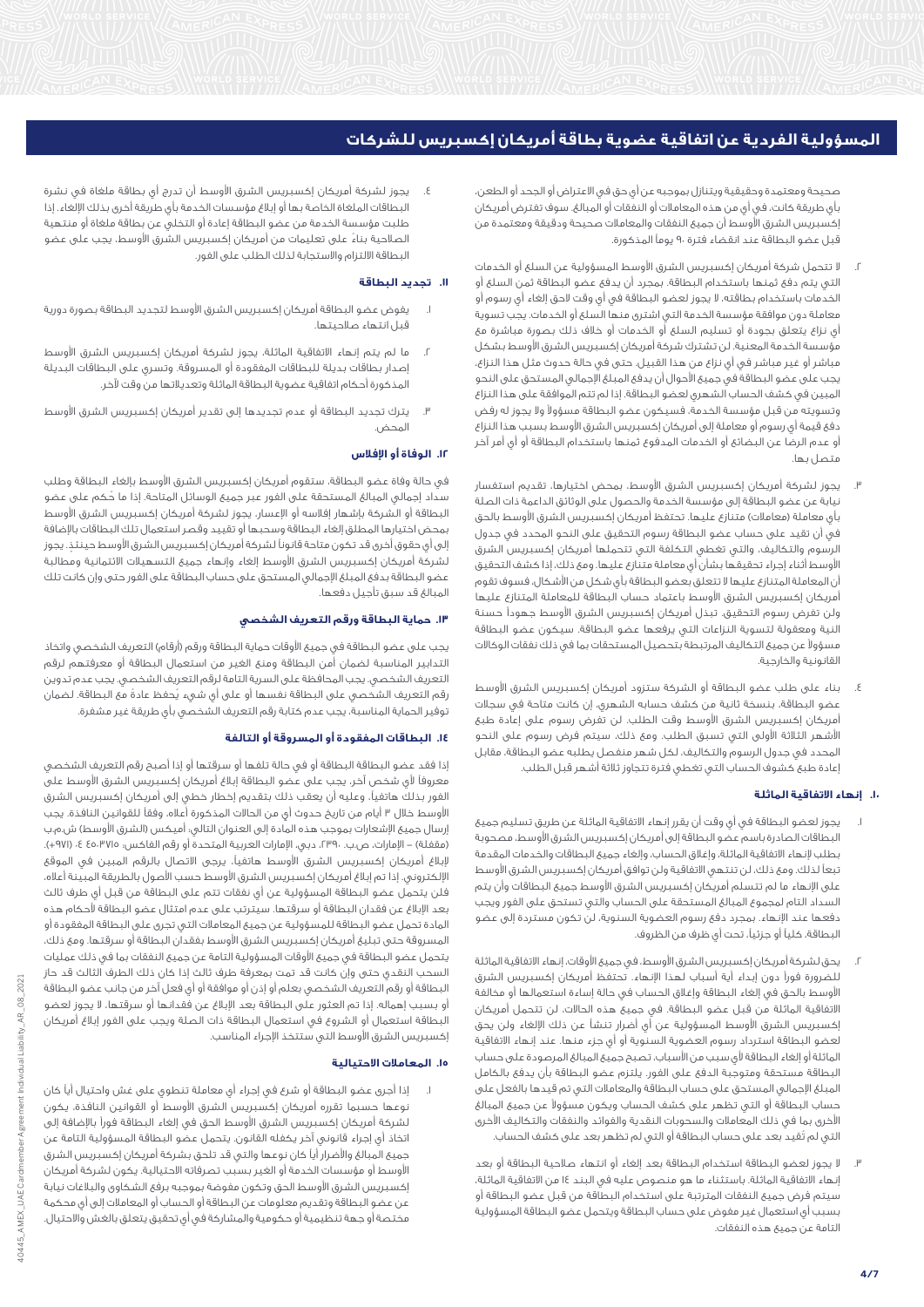.2 إذا استخدم عضو البطاقة بطاقته طبقاً ألحكام االتفاقية الماثلة في سبيل دفع ثمن السلع أو الخدمات المعروضة عبر اإلنترنت على المواقع اإللكترونية التي تعرض شعار "ضمان الحماية من االحتيال على شبكة اإلنترنت"، فلن يكون عضو البطاقة مسؤوالً عن أي معاملة احتيالية غير مرخصة تتم على بطاقته إال إذا أخفق عضو البطاقة في بلاغ أمريكان إكسبريس الشرق الأوسط بتلك المعاملة الاحتيالية خلال ٣٠ يوماً من تاريخ استالم كشف الحساب الذي تظهر عليه هذه المعاملة االحتيالية.

# **.16 المسؤولية والتعويض**

لن تتحمل أمريكان إكسبريس الشرق الأوسط مسؤولية رفض مؤسسة الخدمة البطاقة لديها أو عدم قبول البطاقة في جهاز الصراف اآللي ألي سبب من األسباب. إذا وافقت مؤسسة الخدمة على تعويض عضو البطاقة عن قيمة أي نفقات، فلن تقوم أمريكان إكسبريس الشرق األوسط بإدخال قيد دائن على حساب البطاقة إذا استلمت أمريكان إكسبريس الشرق األوسط تأكيداً مناسباً بالتعويض من مؤسسة الخدمة. ال تتحمل أمريكان إكسبريس الشرق األوسط المسؤولية بأي شكل من األشكال عن السلع أو الخدمات المقدمة إلى عضو البطاقة.

- .2 ما لم يرد نص صريح بخالف ذلك، لن تكون أمريكان إكسبريس الشرق األوسط مسؤولة عن المعامالت على حساب عضو البطاقة إال في حالة إساءة استعمال البطاقة قبل استالمها من قبل عضو البطاقة.
- .3 سترد أمريكان إكسبريس الشرق األوسط المبالغ المقيدة بالخطأ على حساب البطاقة وأي فائدة ترتبت على تلك المبالغ. وفي جميع األحوال، يكون عضو البطاقة مسؤوالً عن جميع المبالغ أو األضرار الناتجة عن ارتكاب عضو البطاقة أو شروعه في ارتكاب غش واحتيال.
- .4 حيثما يقتضي األمر وخصوصاً في أيٍ من األحوال المنصوص عليها في البنود 14 و15 و16 من االتفاقية الماثلة، يوافق عضو البطاقة على التعاون وبذل قصارى جهده في المساعدة في أي تحقيق قد ترغب أمريكان إكسبريس الشرق الأوسط بإجرائه.
- ه. لن تتحمل أمريكان إكسبريس الشرق الأوسط المسؤولية بأي حال من الأحوال عن أي مبالغ أو مطالبات أو أضرار أياً كان نوعها والتي تنتج عن أيٍ من الحاالت التالية: )1( عدم قبول البطاقة أو الطريقة التي يجرى بها قبول البطاقة أو رفضها، )2( عجز أمريكان إكسبريس الشرق األوسط عن أداء التزاماتها بموجب االتفاقية الماثلة بسبب خلل فني أياً كان نوعه بما في ذلك أي عطل في األنظمة اآللية والمعلومات ومعالجة التواريخ أو البيانات األخرى والمنازعات المالية أو أي حدث آخر يخرج عن السيطرة المعقولة لشركة أمريكان إكسبريس الشرق الأوسط، (٣) الأضرار غير المباشرة أو الخاصة أو التبعية الناشئة عن أي سبب بموجب االتفاقية الماثلة.
- .6 يتحمل عضو البطاقة المسؤولية المنفردة عن جميع المبالغ المستحقة على حساب البطاقة بما في ذلك النفقات المترتبة على البطاقة.

# **.17 تغيير االتفاقية**

- .1 يكون لشركة أمريكان إكسبريس الشرق األوسط، في جميع األوقات، ما لم تحظر القوانين النافذة ذلك، الحق في تغيير جميع أو بعض أحكام االتفاقية الماثلة من طرف واحد، بما في ذلك الرسوم والتكاليف وأسعار الفائدة المطبقة في جدول الرسوم والتكاليف، أو األحكام األخرى المنطبقة على حساب البطاقة أو البطاقة. ستقوم أمريكان إكسبريس الشرق الأوسط بإخطار عضو البطاقة والشركة بأى تغييرات إما عن طريق االتصاالت الخطية أو اإللكترونية أو عن طريق نشر التغييرات بأي طريقة أو بأي وسيلة أخرى مالئمة. ما لم تقرر أمريكان إكسبريس الشرق األوسط سريان التغييرات بأثر فوري أو غير ذلك، تسري جميع التغييرات وتكون ملزمة بعد مرور 7 أيام من تاريخ النشر أو اإلخطار بالتغييرات. سيعتبر عضو البطاقة والشركة قد قدما موافقة نهائية وتامة على أي تغييرات بعد انقضاء فترة السبعة أيام المذكورة أعاله أو أي فترة أخرى تحددها أمريكان إكسبريس الشرق األوسط. بغض النظر عن األحكام المذكورة أعاله، يعد استعمال البطاقة بعد نشر أي تغييرات أو الإخطار بها تأكيداً على موافقة عضو البطاقة التامة والنهائية على هذه التغييرات. إذا لم يوافق عضو البطاقة على أي تغييرات، يجب على عضو البطاقة أن يسلم فوراً البطاقة مقطوعة إلى نصفين إلى أمريكان إكسبريس الشرق الأوسط مرفقة بطلب خطي لإنهاء الاتفاقية الماثلة.
- .2 يكون لشركة أمريكان إكسبريس الشرق األوسط، بمحض اختيارها، الحق في أن تقرر عدم ممارسة أي حق بموجب االتفاقية الماثلة، بما في ذلك الحق في فرض المبلغ الكامل ألي رسوم، دون تنازل عن ذلك الحق. يشترط في أي تنازل عن حق من قبل أمريكان .<br>إكسبريس الشرق الأوسط أن يكون خطياً وموقعاً منها. وباستثناء ما قد توافق عليه أمريكان إكسبريس الشرق األوسط خطيا،ً فإنها لن تعتبر متنازلة عن أي حقوق عندما تكون (أ) قد قبلت بالسداد المتأخر أو السداد الجزئي، (ب) قد قبلت بشيك أو دفعة أخرى تحمل علامة "مدفوع بكامل" أو مشفوعة بشروّط أو قيود أخرى، (ج) قد مددت تاريخ استحقاق أي دفعة مستحقة بموجب الاتفاقية الماثلة، و (د) قد قامت بالإفراج عن أي ضمان أو إبراء أي شخص مسؤول من التزامات عضو البطاقة بموجب االتفاقية الماثلة.

## **.18 الحوالة**

يكون لشركة أمريكان إكسبريس الشرق الأوسط في جميع الأوقات الحق في إحالة أو تحويل بعض أو جميع حقوقها أو مصالحها أو التزاماتها بموجب االتفاقية الماثلة إلى أيٍ من شركاتها التابعة أو الزميلة أو الشقيقة أو القابضة أو فروعها أو شركائها التجاريين أو الغير. كما يكون لشركة أمريكان إكسبريس الشرق األوسط الحق في تحويل أو تأمين أو بيع أو رهن أو التصرف في جميع أو بعض المستحقات على حساب البطاقة. يصادق عضو البطاقة ويوافق على جميع هذه التصرفات مقدما.ً ويعتبر أي محال إليه من أمريكان إكسبريس الشرق األوسط طرفاً ثالثاً مستفيداً من االتفاقية الماثلة بنفس القدر كما لو كان طرفاً في االتفاقية الماثلة، ويكون له الحق في إنفاذ أحكام االتفاقية الماثلة. يوافق عضو البطاقة ويقر بموجبه بجميع هذه التصرفات اآلن وفي وقت كل إحالة أو حوالة.

## **.19 الخصوصية والقانون النافذ**

- .1 يوافق عضو البطاقة على االمتثال لجميع أنظمة مراقبة الصرف النافذة والتي تصدر من وقت آلخر.
- .2 تخضع االتفاقية الماثلة وأداؤها وتفسير أحكامها وجميع األمور الناشئة عن إصدار أو استعمال البطاقة للقانون اإلنجليزي ويكون لمحاكم مركز دبي المالي العالمي في دبي االختصاص القضائي وتختص بالفصل في جميع المنازعات أو األمور الناشئة فيما يتعلق باالتفاقية الماثلة أو البطاقة أو غيرها من األمور األخرى ذات الصلة. يوافق عضو البطاقة أيضاً على حق شركة أمريكان إكسبريس الشرق األوسط بمباشرة إجراءات التحصيل أو اتخاذ أي إجراء قانوني آخر في أي اختصاص قضائي آخر يقيم فيه عضو البطاقة أو يقطنه من وقت آلخر ويوافق على الخضوع لذلك االختصاص القضائي.
- .3 قد ال يكون ممكناً لشركة أمريكان إكسبريس الشرق األوسط أن تحتفظ بأصول جميع القسائم واإليصاالت وسجالت المعامالت والمستندات األخرى الموقعة بمعرفة عضو البطاقة لمعالجة أي معاملة أو مستندات أخرى موقعة فيما يتعلق باستعمال البطاقة. إن من سياسة أمريكان إكسبريس الشرق األوسط االحتفاظ بتلك المستندات بالتصوير المصغر بالميكروفيلم أو بوسيلة إلكترونية. وتبعاً لذلك، يوافق عضو البطاقة بموجبه على صحة ودقة واكتمال مثل ذلك الميكروفيلم أو السجالت اإللكترونية أو البيانات التي تحتفظ بها أمريكان إكسبريس الشرق الأوسط بأى شكل من الأشكال أو أى نسخ أو صور منها حتى لو لم تكن موقعة وتكون دليالً قطعياً يتمتع بالحجية في اإلثبات لدى أي محكمة قضائية إلثبات أي وقائع أو مسألة سواء كانت متعلقة بالحساب أو بمعاملة أو رسوم ويتنازل عن أي حق في االعتراض أو الجحد أو الطعن في هذه األدلة بأي شكل من األشكال. يوافق عضو البطاقة أيضاً على أنه يجوز استخدام أي دليل كهذا في أي إجراء للتحقق من صحة توقيعه.
	- .4 سوف تقوم أمريكان إكسبريس الشرق األوسط بما يلي:
- )أ( اإلفصاح عن معلومات حول عضو البطاقة وحساب بطاقته والنفقات على حساب بطاقته (والتي قد تتضمن تفاصيل عن البضائع و/أو الخدمات المشتراة) إلى شركات ضمن مجموعة شركات أمريكان إكسبريس العالمية )بما في ذلك الغير والمؤسسات الأخرى التي تصدر البطاقة أو تقدم الخدمات ذات الصلة)، وإلى أي طرف آخر يظهر اسمه أو شعاره على البطاقة الصادرة إلى عضو البطاقة، وإلى أي طرف مفوض من قبل عضو البطاقة، وإلى من يتولون أعمالنا وممولينا والمؤسسات التي تقبل البطاقة لدفع ثمن السلع أو الخدمات التي يشتريها عضو البطاقة والحصول على هذه المعلومات من تلك األطراف، من أجل إدارة حساب البطاقة وخدمته، ومعالجة وتحصيل النفقات التي تتم بموجبها وإدارة أي ميزات أو برامج تأمينية يكون عضو البطاقة منضماً إليها. عندما يشتري عضو البطاقة سلعاً أو خدمات نيابة عن طرف ثالث، يؤكد عضو البطاقة أنه قد حصل على موافقة الطرف الثالث على اإلفصاح عن معلوماته إلى مجموعة شركات أمريكان إكسبريس العالمية من أجل تلك الأغراض.
- )ب( استخدام المعلومات المتعلقة بعضو البطاقة وبكيفية استعماله لحساب بطاقته إلنتاج قوائم بهدف استعمالها ضمن مجموعة شركات أمريكان إكسبريس العالمية (بما في ذلك المؤسسات الأخرى التي تصدر البطاقة) وغيرها من الشركات المنتقاة من أجل قيام أمريكان إكسبريس الشرق األوسط أو هذه الشركات بتطوير أو تقديم عروض إلى عضو البطاقة (بالبريد أو البريد الإلكتروني أو الهاتف أو الرسائل القصيرة أو أي وسيلة اتصال أخرى) للمنتجات والخدمات التي قد تحظى باهتمام عضو البطاقة. يمكن الحصول على المعلومات المستخدمة إلنتاج هذه القوائم من نموذج طلب العضوية، ومن المعلومات المتعلقة بالمكان الذي تستخدم فيه البطاقة وبطبيعة النفقات التي يجريها عضو البطاقة على البطاقة، ومن الاستبيانات والبحوث (التي قد تتضمن الاتصال بعضو البطاقة بالبريد أو هاتفياً) ومن المعلومات التي يتم الحصول عليها من مصادر خارجية أخرى مثل التجار أو المؤسسات التسويقية.
- )ج( تبادل المعلومات حول عضو البطاقة وحساب بطاقته مع وكاالت التصنيف االئتماني أو مكاتب المعلومات االئتمانية أو السلطات التنظيمية، واإلبالغ عن أي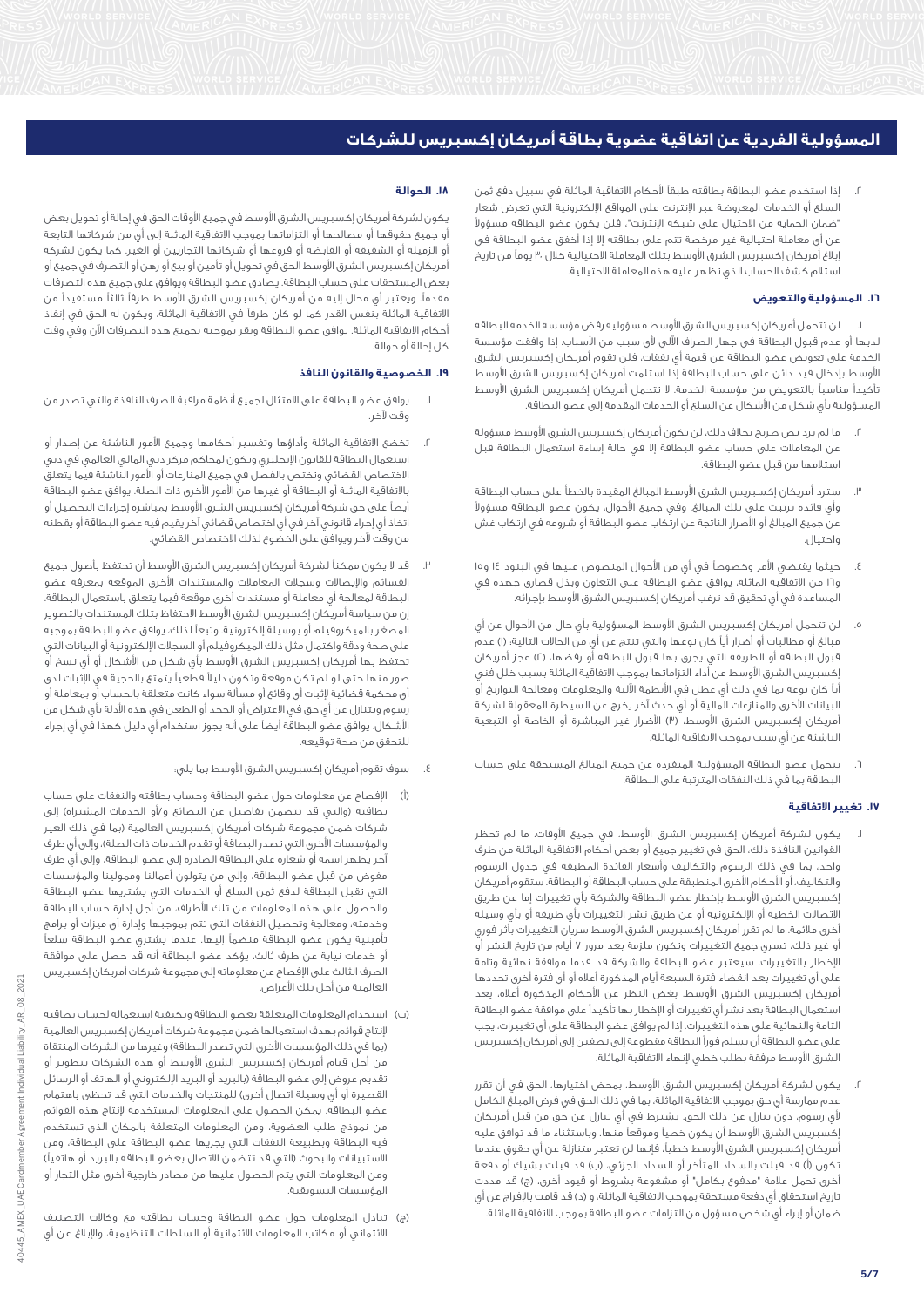معاملة أو واقعة أو مسألة أو حادثة تتعلق بالبطاقة أو عضو البطاقة إلى السلطات التنظيمية. يجوز مشاركة هذه المعلومات مع المؤسسات األخرى في سبيل تقييم الطلبات المستلمة من عضو البطاقة أو من أفراد أسرته من أجل الحصول على االئتمان أو التسهيالت األخرى ومن أجل منع االحتيال والغش واقتفاء أثر المدينين.

- )د( إجراء التحريات عن الوضع االئتماني عندما تكون أي أموال مدينة على عضو البطاقة في حساب بطاقته )بما في ذلك االتصال ببنك عضو البطاقة أو المؤسسة المالية أو مرجع موثق) والإفصاح عن المعلومات الخاصة بعضو البطاقة وحساب بطاقته إلى وكاالت التحصيل والمحامين لغرض تحصيل الديون المرصودة على حساب بطاقة عضو البطاقة.
- )ه( إجراء المزيد من التحريات االئتمانية وتحليل المعلومات المتعلقة بعضو البطاقة والنفقات المقيدة على حساب بطاقته، للمساعدة في إدارة حساب بطاقة عضو البطاقة، وتفويض النفقات فيه ومنع الغش واالحتيال.
- مراقبة وتسجيل أي مكالمات هاتفية بين أمريكان إكسبريس الشرق الأوسط وعضو البطاقة، إما بصورة مباشرة من قبل أمريكان إكسبريس الشرق الأوسط أو من قبل مؤسسات تختارها أمريكان إكسبريس الشرق األوسط، واالحتفاظ بدليل على محتوى هذه المكالمات الهاتفية وضمان إتاحة مستوى ثابت من الخدمات )بما في ذلك تدريب الموظفين) وتفعيل الحساب.
	- )ز( القيام بكل ما ورد أعاله داخل منطقة الشرق األوسط وخارجها.
- إذا كان عضو البطاقة يعتقد أن أي معلومات تحتفظ بها أمريكان إكسبريس الشرق األوسط عنه غير صحيحة أو غير مكتملة، يجب على عضو البطاقة أن يسارع ودون تأخير إلى مخاطبة أميكس (الشرق الأوسط) ش.م.ب (مقفلة) – الإمارات، على العنوان ص.ب. ،2390 دبي، اإلمارات العربية المتحدة.

# **.20 حماية البيانات والسرية**

- .1 يوافق عضو البطاقة صراحةً بموجبه على جمع البيانات الشخصية لعضو البطاقة وتخزينها واستخدامها ونقلها (في صورة إلكترونية أو أي صورة أخرى) من قبل مجموعة شركات أمريكان إكسبريس في جميع أنحاء العالم والشركات التابعة لها )داخل دولة الإمارات العربية المتحدة أو خارجها) لغرض تنفيذ وتسيير وإدارة حساب عضو البطاقة وإتاحة البطاقة. يدرك عضو البطاقة أن أمريكان إكسبريس الشرق األوسط قد تحتفظ ببعض المعلومات الشخصية عن عضو البطاقة، بما في ذلك، على سبيل المثال ال الحصر، االسم وعنوان المنزل ورقم الهاتف وتاريخ الميالد ورقم التعريف والراتب والجنسية والمسمى الوظيفي لغرض تنفيذ وتسيير وإدارة حساب عضو البطاقة. باإلضافة إلى ذلك، يجوز لشركة أمريكان إكسبريس الشرق األوسط إرسال معلومات تسويقية إلى عضو البطاقة (مثل الرسائل الإخبارية أو معلومات المنتجات أو دعوات الفعاليات) فيما يتعلق بالمنتجات والخدمات التي قد تحظى باهتمام عضو البطاقة، ويمكن استخدام البيانات الشخصية لعضو البطاقة من قبل أمريكان إكسبريس الشرق األوسط لتقديم العروض إلى عضو البطاقة وتزويد عضو البطاقة بأفضل خدمة ممكنة.
	- .2 يدرك عضو البطاقة ويوافق على أنه يجوز لشركة أمريكان إكسبريس الشرق األوسط:
- أ. استخدام المعلومات المتعلقة بعضو البطاقة وبكيفية استعماله لحساب بطاقته إلنتاج قوائم بهدف استعمالها ضمن مجموعة شركات أمريكان إكسبريس العالمية (بما في ذلك المؤسسات الأخرى التي تصدر البطاقة) وغيرها من الشركات المنتقاة من أجل قيام أمريكان إكسبريس الشرق األوسط أو هذه الشركات بتطوير أو تقديم عروض إلى عضو البطاقة (بالبريد أو البريد الإلكتروني أو الهاتف أو الرسائل القصيرة أو أي وسيلة اتصال أخرى) للمنتجات والخدمات التي قد تحظى باهتمام عضو البطاقة. يمكن الحصول على المعلومات المستخدمة إلنتاج هذه القوائم من نموذج طلب العضوية، ومن المعلومات المتعلقة بالمكان الذي تستخدم فيه البطاقة وبطبيعة النفقات التي يجريها عضو البطاقة على البطاقة، ومن .<br>الاستبيانات والبحوث (التي قد تتضمن الاتصال بعضو البطاقة بالبريد أو هاتفياً) ومن المعلومات التي يتم الحصول عليها من مصادر خارجية أخرى مثل التجار أو المؤسسات التسويقية.
- ب. تبادل المعلومات حول عضو البطاقة وحساب بطاقته مع وكاالت التصنيف االئتماني أو مكاتب المعلومات االئتمانية أو السلطات التنظيمية، واإلبالغ عن أي معاملة أو واقعة أو مسألة أو حادثة تتعلق بالبطاقة أو عضو البطاقة إلى السلطات التنظيمية. يجوز مشاركة هذه المعلومات مع المؤسسات األخرى في سبيل تقييم الطلبات المستلمة من عضو البطاقة أو من أفراد أسرته من أجل الحصول على االئتمان أو التسهيالت األخرى ومن أجل منع االحتيال والغش واقتفاء أثر المدينين.
- ج. إجراء التحريات عن الوضع االئتماني عندما تكون أي أموال مدينة على عضو البطاقة في حساب بطاقته )بما في ذلك االتصال ببنك عضو البطاقة أو المؤسسة المالية أو

مرجع موثق) والإفصاح عن المعلومات الخاصة بعضو البطاقة وحساب بطاقته إلى وكاالت التحصيل والمحامين لغرض تحصيل الديون المرصودة على حساب بطاقة عضو البطاقة.

- د. إجراء المزيد من التحريات االئتمانية وتحليل المعلومات المتعلقة بعضو البطاقة والنفقات المقيدة على حساب بطاقته، للمساعدة في إدارة حساب بطاقة عضو البطاقة، وتفويض النفقات فيه ومنع الغش واالحتيال.
- مراقبة وتسجيل أي مكالمات هاتفية بين أمريكان إكسبريس الشرق الأوسط وعضو البطاقة، إما بصورة مباشرة من قبل أمريكان إكسبريس الشرق األوسط أو من قبل مؤسسات تختارها أمريكان إكسبريس الشرق األوسط، واالحتفاظ بدليل على محتوى هذه المكالمات الهاتفية وضمان إتاحة مستوى ثابت من الخدمات )بما في ذلك تدريب الموظفين) وتفعيل الحساب.
	- و. القيام بكل ما ورد أعاله داخل منطقة الشرق األوسط وخارجها.
- ز. مباشرة كل ما سبق فيما يتعلق بأي عضو لبطاقة تكميلية في حساب البطاقة. عندما يوافق عضو البطاقة على إصدار البطاقة التكميلية، يؤكد عضو البطاقة أنه قد حصل على موافقة عضو البطاقة التكميلية لإلفصاح عن معلوماته إلى مجموعة شركات أمريكان إكسبريس العالمية ومعالجتها لألغراض المذكورة أعاله.
- .3 يدرك عضو البطاقة أنه سيتم االحتفاظ بالبيانات فقط بالقدر الضروري لتنفيذ وتسيير وإدارة الحساب وإتاحة البطاقة. يدرك عضو البطاقة أنه يجوز لعضو البطاقة، في أي وقت، مراجعة البيانات، وطلب أي معلومات إضافية حول تخزين البيانات ومعالجتها، وطلب إجراء أي تعديالت ضرورية على البيانات أو رفض أو سحب الموافقات المقدمة بموجبه، في أي حال من األحوال دون تكلفة، عن طريق االتصال بشركة أمريكان إكسبريس الشرق األوسط خطيا.ً
- .4 تتوفر المزيد من التفاصيل المتعلقة بجمع البيانات الشخصية ومعالجتها ونقلها والكشف عنها عبر اإلنترنت على الموقع اإللكتروني: ae.americanexpress.www.
- يفوض عضو البطاقة أمريكان إكسبريس الشرق الأوسط للحصول على معلومات، على أساس مستمر، من مؤسسة االتحاد للمعلومات االئتمانية والمصارف والبنوك والمؤسسات المالية األخرى أو صاحب عمل عضو البطاقة أو أي هيئة أخرى تراها أمريكان إكسبريس الشرق األوسط مناسبة، حول الشؤون المالية وغير المالية لعضو البطاقة والتي تشمل على سبيل المثال ال الحصر، تفاصيل التسهيالت البنكية لعضو البطاقة والمركز المالي والدخل وأي معلومات أخرى تتعلق بعضو البطاقة والتي تراها أمريكان إكسبريس الشرق األوسط مناسبة دون الرجوع إلى عضو البطاقة.
- .6 يدرك عضو البطاقة ويوافق على أنه يجوز لشركة أمريكان إكسبريس الشرق األوسط اإلفصاح عن المعلومات السرية:
- أ. المتعلقة بعضو البطاقة وحساب بطاقته والنفقات التي تجرى على حساب بطاقته (والتي قد تتضمن تفاصيل عن البضائع و/أو الخدمات المشتراة) إلى شركات ضمن مجموعة شركات أمريكان إكسبريس العالمية (بما في ذلك الغير والمؤسسات الأخرى التي تصدر البطاقة أو تقدم الخدمات ذات الصلة)، وإلى أي طرف آخر يظهر اسمه أو شعاره على البطاقة الصادرة إلى عضو البطاقة، وإلى أي طرف مفوض من قبل عضو البطاقة، وإلى من يتولون أعمالنا وممولينا والمؤسسات التي تقبل البطاقة لدفع ثمن السلع أو الخدمات التي يشتريها عضو البطاقة والحصول على هذه المعلومات من تلك األطراف، من أجل إدارة حساب البطاقة وخدمته، ومعالجة وتحصيل النفقات التي تتم بموجبها وإدارة أي ميزات أو برامج تأمينية يكون عضو البطاقة منضماً إليها. عندما يشتري عضو البطاقة سلعاً أو خدمات نيابة عن طرف ثالث، يؤكد عضو البطاقة أنه قد حصل على موافقة الطرف الثالث على اإلفصاح عن معلوماته إلى مجموعة شركات أمريكان إكسبريس العالمية من أجل تلك األغراض.
- ب. إلى مستشاريها المهنيين الذين يتحملون واجباً بالسرية تجاه أمريكان إكسبريس الشرق األوسط.
- ج. إلى أي محال أو منقول إليه فعلي أو محتمل (أو أي وكيل أو مستشار لأي مما سبق) من أمريكان إكسبريس الشرق األوسط.
- د. إلى مصرف دولة اإلمارات العربية المتحدة المركزي أو أي محكمة أو هيئة أو سلطة تنظيمية أو إشرافية أو ضريبية أو أي سلطة حكومية أو شبه حكومية أخرى يكون لها اختصاص على أمريكان إكسبريس الشرق األوسط أو أي عضو آخر في مجموعة شركات أمريكان إكسبريس في جميع أنحاء العالم، أو أي محكمة أو هيئة أو سلطة أخرى.
- إلى أي وكالة معلومات ائتمانية (بما في ذلك مؤسسة الاتحاد للمعلومات الائتمانية) أو وكالة تصنيف أو شركة تأمين أو وسيط تأمين أو مزود حماية ائتمانية مباشر أو غير مباشر لشركة أمريكان إكسبريس الشرق األوسط فيما يتعلق بالبطاقة والحساب.